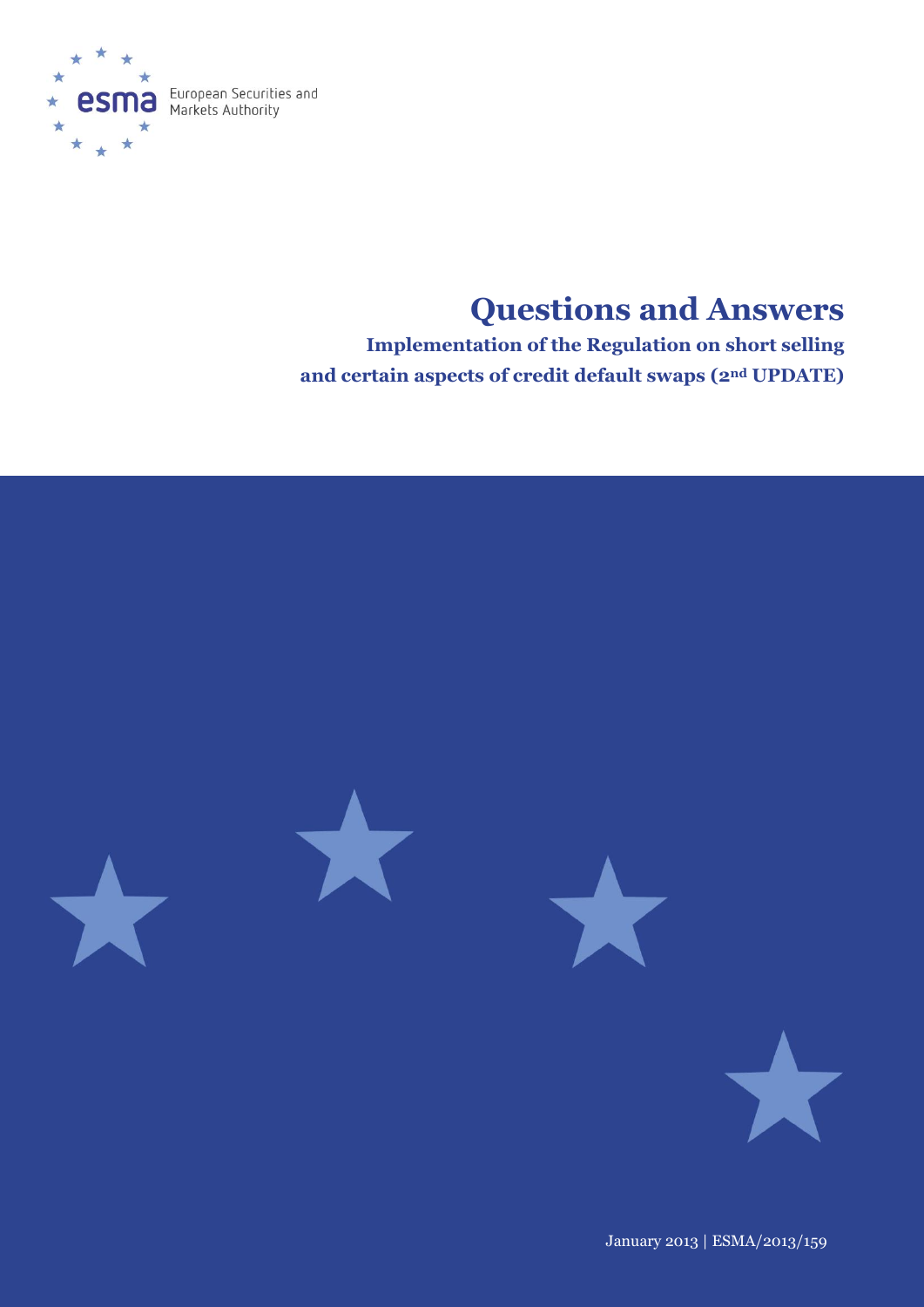

# **Contents**

| I.   | Background                                                                                                  | $\overline{2}$ |
|------|-------------------------------------------------------------------------------------------------------------|----------------|
| П.   | Purpose                                                                                                     | 3              |
| III. | Status                                                                                                      |                |
| IV.  | Questions and answers                                                                                       |                |
|      | Question 1: Scope - UPDATED                                                                                 | 5              |
|      | Question 2: Transparency of net short positions                                                             | 8              |
|      | Question 3: Calculating the net short position - UPDATED                                                    | 10             |
|      | Question 4: Duration adjustment for calculating net short positions in sovereign debt - UPDATED             | 14             |
|      | Question 5: Net short positions when different entities in a group have long or short positions or for fund |                |
|      | management activities - UPDATED                                                                             | 16             |
|      | Question 6: Handling of notification and disclosure of net short positions                                  | 21             |
|      | Question 7: Uncovered short sales – UPDATED                                                                 | 21             |
|      | Question 8: Uncovered sovereign CDS - ADDED                                                                 | 25             |
|      | Question 9: Exemption for market making activities and for primary dealers operations - MOVED               | 27             |
|      | Question 10: Enforcement - MOVED                                                                            | 28             |

## <span id="page-1-0"></span>**I. Background**

- 1. Regulation (EU) No 236/2012 of the European Parliament and of the Council of 14 March 2012 on short selling and certain aspects of credit default swaps ("Regulation") has already entered into force and will be fully applicable on 1 November 2012. It is supplemented by delegated regulations adopted by the European Commission specifying certain technical elements of the Regulation, to ensure its consistent application and to facilitate its enforcement. The objectives of this short selling legislative framework are to increase transparency of short positions held by investors in certain EU securities, reduce settlement and other risks linked with uncovered or naked short selling and create a harmonised framework for coordinated action at European level.
- 2. The short selling framework is made up of the following EU legislation:
	- a. Regulation (EU) No 236/2012 of the European Parliament and the Council of 14 March 2012 on short selling and certain aspects of Credit Default Swaps<sup>1</sup> ("Regulation"). It is supplemented by a European delegated regulation as well as regulatory and implementing technical standards.
	- b. Commission Delegated Regulation (EU) No 826/2012 of 29 June 2012 supplementing Regulation (EU) No 236/2012 of the European Parliament and of the Council with regard to regulatory technical standards on notification and disclosure requirements with regard to net short positions, the details of the information to be provided to the European Secu-

 $\overline{a}$ 

<sup>1</sup> OJ L 86, 24.3.2012, p. 1.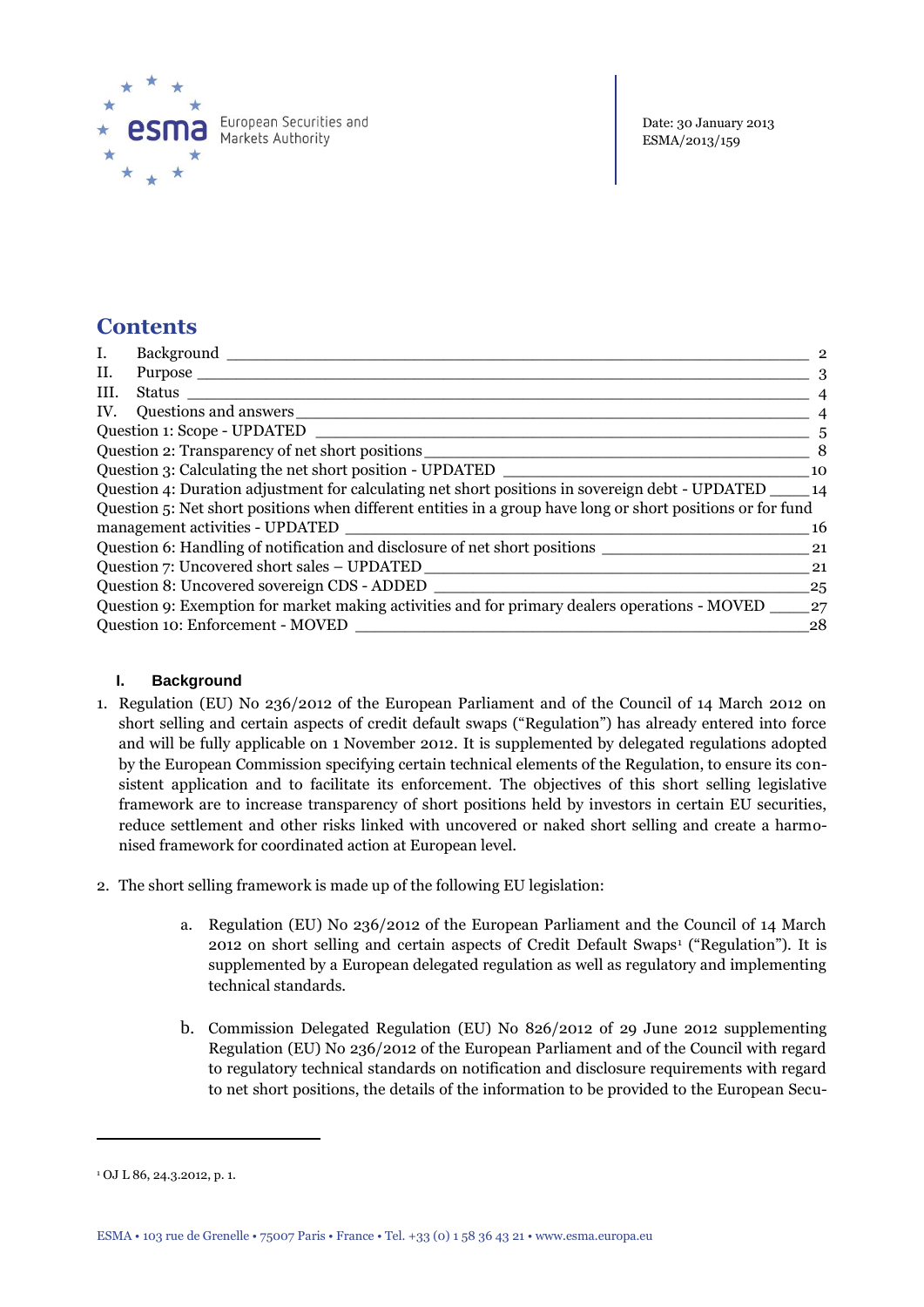

rities and Markets Authority in relation to net short positions and the method for calculating turnover to determine exempted ("RTS 1") <sup>2</sup>.

- c. Commission implementing Regulation (EU) No 827/2012 of 29 June 2012 laying down implementing technical standards with regard to the means for public disclosure of net position in shares, the format of the information to be provided to the European Securities and Markets Authority in relation to net short positions, the types of agreements, arrangements and measures to adequately ensure that shares or sovereign debt instruments are available for settlement and the dates and period for the determination of the principal venue for a share according to Regulation (EU) No 236/2012 of the European Parliament and of the Council on short selling and certain aspects of credit default swaps (ITS) <sup>3</sup>.
- d. Commission Delegated Regulation (EU) No 918/2012 of 5 July 2012 supplementing Regulation (EU) No 236/2012 of the European Parliament and of the Council on short selling and certain aspects of credit default swaps with regard to definitions, the calculation of net short positions, covered sovereign credit default swaps, notification thresholds, liquidity thresholds for suspending restrictions, significant falls in the value of financial instruments and adverse events ("DR") 4.
- e. Commission Delegated Regulation (EU) No 919/2012 of 5 July 2012 supplementing Regulation (EU) No 236/2012 of the European Parliament and of the Council on short selling and certain aspects of credit default swaps with regard to regulatory technical standards for the method of calculation of the fall in value for liquid shares and other financial instruments ("RTS 2") <sup>5</sup>.
- 3. Beyond the legislation, ESMA plays an active role in building a common supervisory culture by promoting common supervisory approaches and practices. In this regard, ESMA has adopted this Q&A and will update and expand it as and when appropriate.

#### <span id="page-2-0"></span>**II. Purpose**

- 4. The purpose of this document is to promote common supervisory approaches and practices in the application of the European short selling regulatory regime. It provides responses to questions posed by the general public, market participants and competent authorities in relation to the practical application of the short selling framework.
- 5. The content of this document is aimed at competent authorities under the Regulation to ensure that in their supervisory activities their actions are converging along the lines of the responses adopted by ESMA. It should also help investors and other market participants by providing clarity on the requirements under the short selling framework.

 $\overline{a}$ 

<sup>2</sup> OJ L 251, 18.09.2012, p. 1.

<sup>3</sup> OJ L 251, 18.09.2012, p. 11.

<sup>4</sup> OJ L 274, 06.10.2012, p. 1.

<sup>5</sup> OJ L 274, 06.10.2012, p. 16.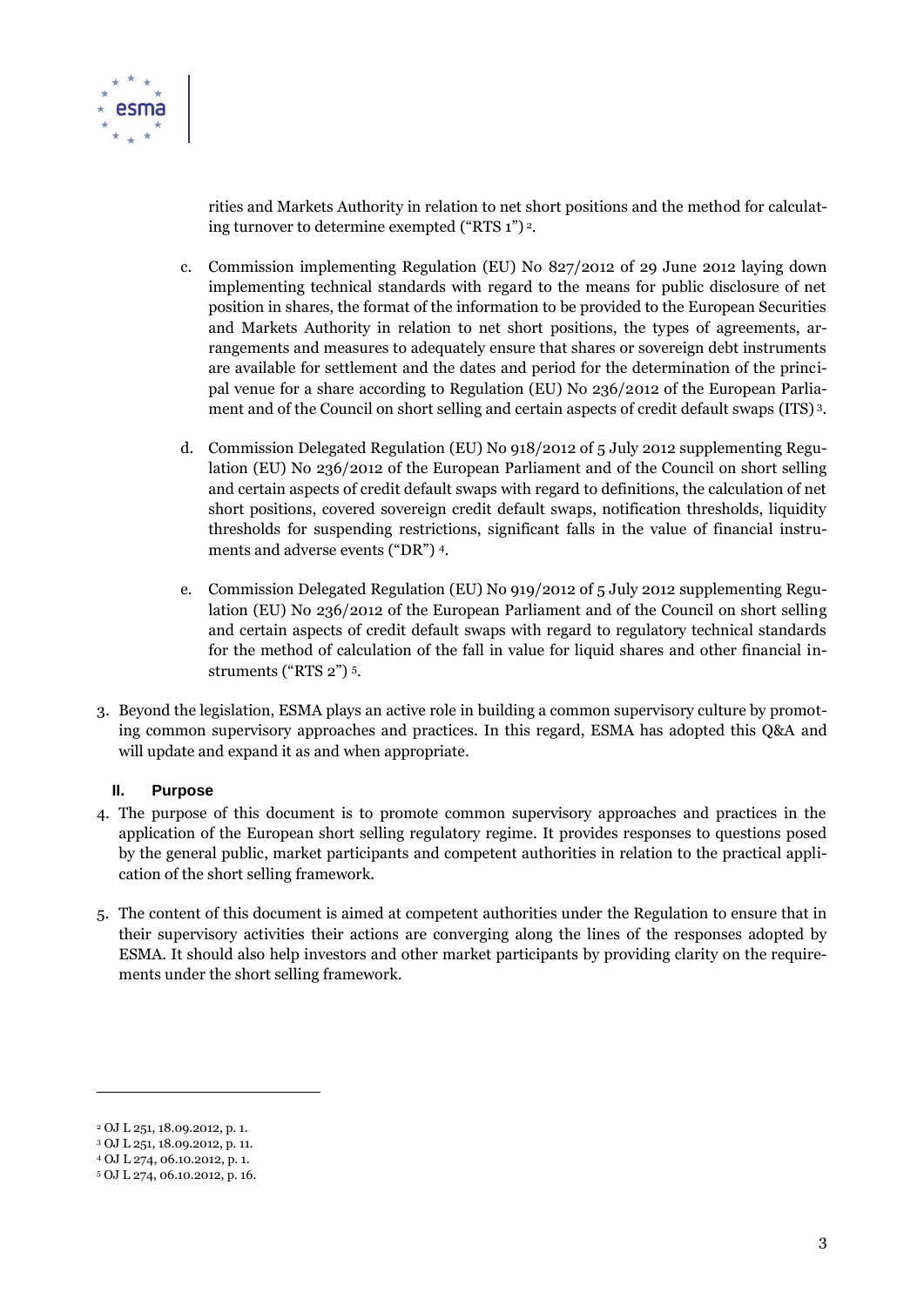

#### <span id="page-3-0"></span>**III. Status**

 $\overline{a}$ 

- 6. The Q&A mechanism is a practical convergence tool used to promote common supervisory approaches and practices under Article 29(2) of the ESMA Regulation.<sup>6</sup>
- 7. Therefore, due to the nature of Q&As, formal consultation on the draft answers is considered unnecessary. However, even if they are not formally consulted on, ESMA may check them with representatives of ESMA's Securities and Markets Stakeholder Group, the relevant Standing Committees' Consultative Working Group or, where specific expertise is needed, with other external parties. In this particular case, considering the date of application of the Regulation, ESMA has not engaged in such consultations.
- 8. ESMA will review these questions and answers to identify if, in a certain area, there is a need to convert some of the material into ESMA guidelines and recommendations. In such cases, the procedures foreseen under Article 16 of the ESMA Regulation will be followed.

#### <span id="page-3-1"></span>**IV. Questions and answers**

- 9. This document is intended to be continually edited and updated as and when new questions are received. The date on which each question was last amended is included after each question for ease of reference.
- 10.Questions on the practical application of any of the short selling requirements may be sent to the following email address at ESMA: [shortselling@esma.europa.eu](mailto:shortselling@esma.europa.eu)

<sup>6</sup> Regulation (EU) No 1095/2010 of the European Parliament and of the Council of 24 November 2010 establishing a European Supervisory Authority (European Securities and Markets Authority), amending Decision No 716/2009/EC and repealing Commission Decision 2009/77/EC Regulation, 15.12.2010, L331/84.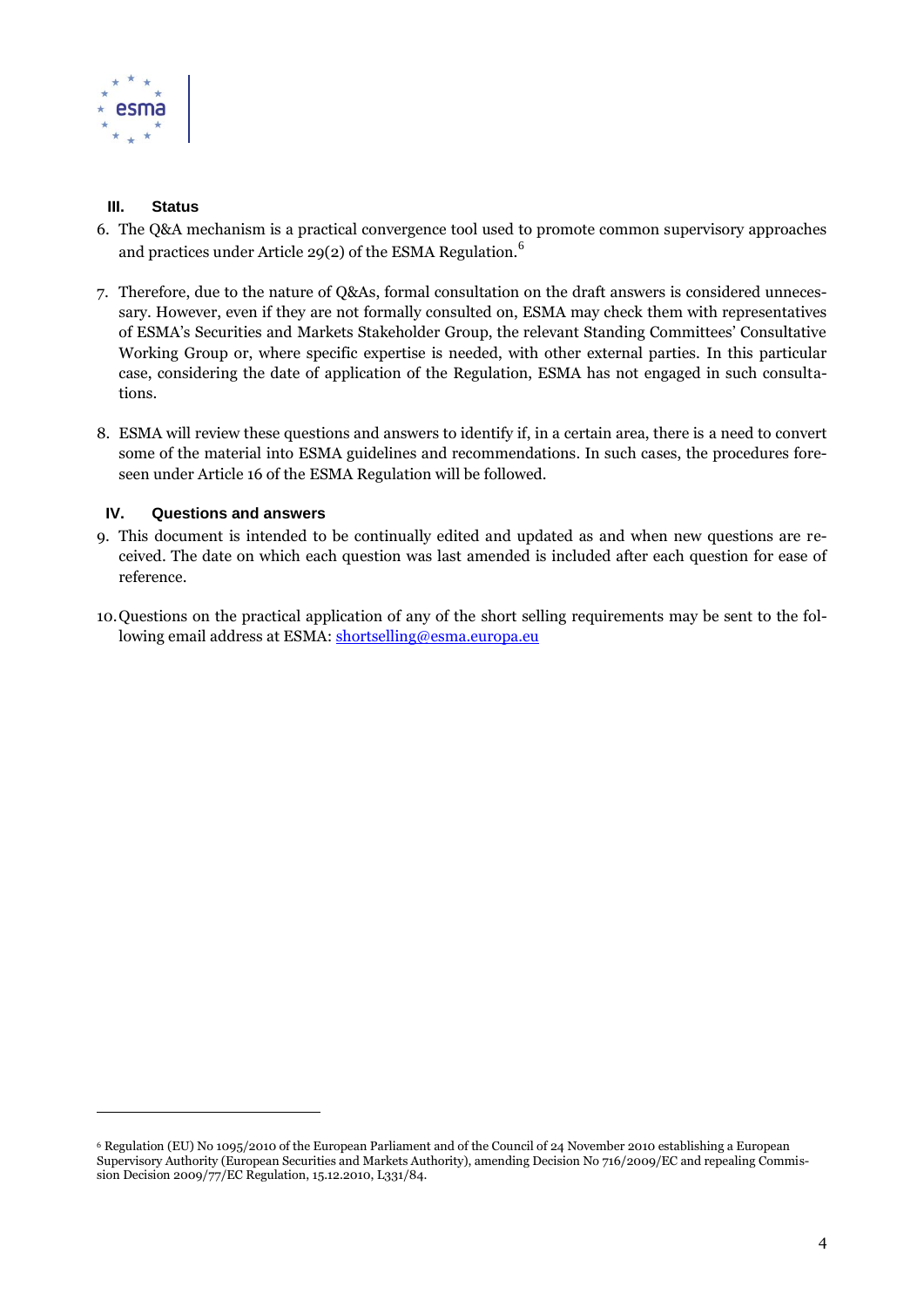

### <span id="page-4-0"></span>**Question 1: Scope - UPDATED**

Date last updated: January 2013

**Question 1a:** Do the provisions of the Regulation also apply outside the EU and to non-EU natural or legal persons?

**Answer 1a**: Article 1 of the Regulation defines the scope of the Regulation by listing the financial instrument to which the provisions of the Regulation apply. For financial instruments referred to in Article 1(a) of the Regulation, the only decisive criterion is the admission of the instrument in question to trading on a trading venue in the Union (except where the principal trading venue of that instrument is in a third country), including when they are traded outside a trading venue. For debt instruments referred to in Article 1(c) of the Regulation, the main defining element is that these financial instruments are issued by a Member State or the Union. The same applies to sovereign CDS as defined under Article 1(e) of the Regulation. Neither the domicile or establishment of the person entering into transaction on these financial instruments nor the place where these transactions take place, including in third countries, are of any relevance in this regard.

**Question 1b:** Does the Regulation impact EU sovereign CDS trades booked outside the EU (e.g. Head Office in NY or Tokyo) but executed by traders in the EU (where a single global CDS book is run)?

**Answer 1b:** Recital 3 of the Regulation states that it is appropriate and necessary for the rules to take the legislative form of a regulation in order to ensure that provisions directly imposing obligations on private parties are applied in a uniform manner throughout the Union. Therefore, the legislative act taking a form of regulation excludes the possibility of any discretion by a national competent authority when applying the rules. Recital 16 of the Regulation specifies that in order to be effective, it is important that the transparency regime applies regardless of where the natural or legal person is located, including in a third country. Where that person has a significant net short position in a company that has shares admitted to trading on a trading venue in the Union or a net short position in sovereign debt issued by a Member State or by the Union, they need to be reported wherever these are executed or booked.

It should be noted that 'regime' is to be understood not as a mere set of rules for submission of a net short position notification, but as a broad concept encompassing as well rules applicable to entering into or acquiring a net short position.

**Question 1c:** How do the net position requirements impact on third country branches where there is not a distinct legal entity in the EU or no relationship with subsidiaries in other EU jurisdictions except having the same parent?

**Answer 1c:** Article 10 of the Regulation specifies that the notification and disclosure requirements apply to any legal person irrespective of where that person is domiciled or established. Therefore, there is no distinction to be drawn between a legal entity or a group in the EU or in a third country as to how they have to calculate their net short position in a given issuer and report it when a notification/disclosure threshold is reached or crossed.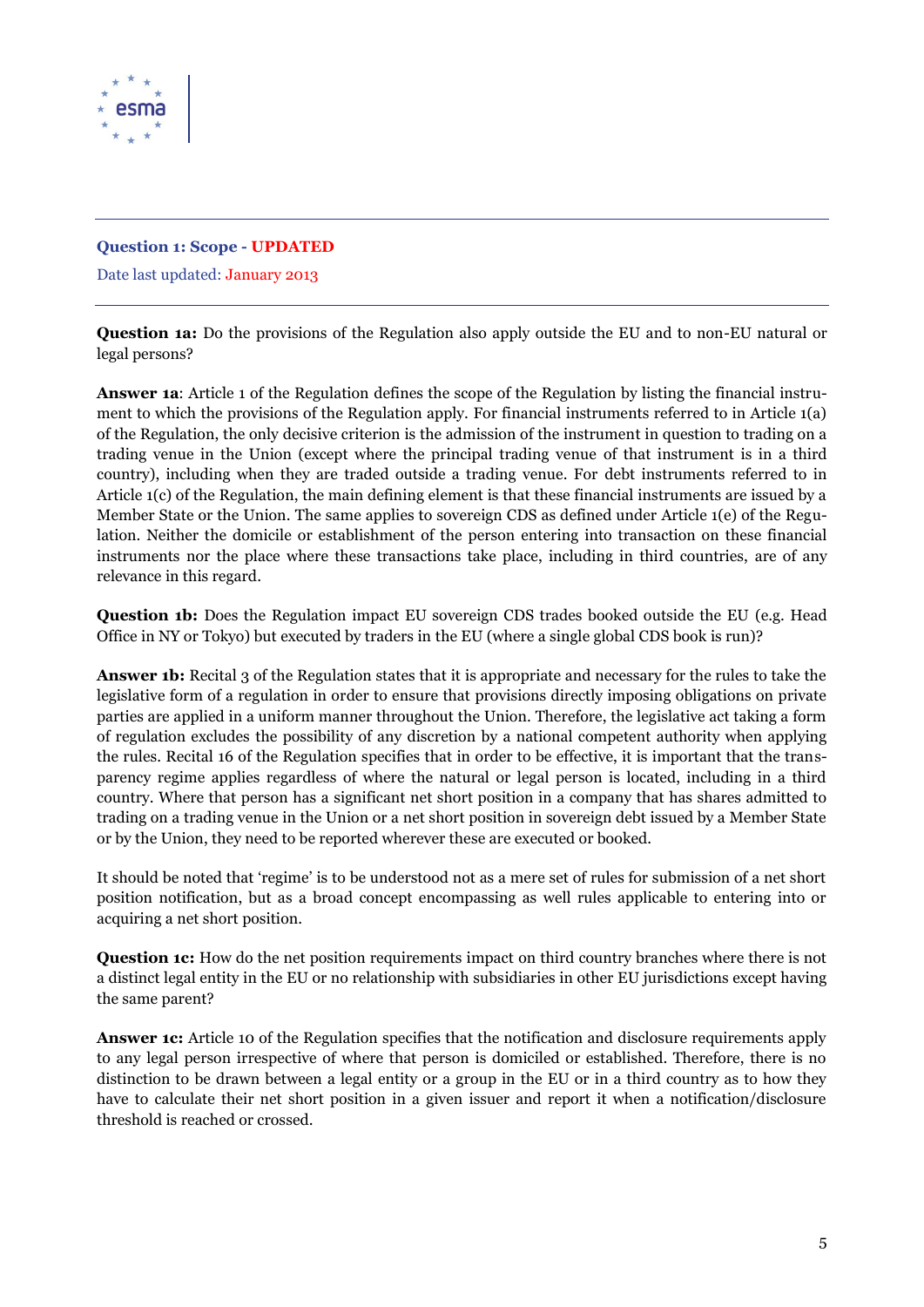

**Question 1d:** Do shares of all companies traded on markets in the Union fall under the net short position notification and disclosure requirements under Articles 5 and 6, and the restriction on uncovered short sales of Article 12 of the regulation?

**Answer 1d:** When determining whether the shares of an issuer fall under the regime, two cumulative conditions have to be taken into account:

- the shares are admitted to trading/traded on a trading venue (i.e. regulated market or MTF) in the Union;
- the principal trading venue for the share is in the Union (and not in a third country in case of multiple trading).

For instance, shares of a company domiciled in the USA which are admitted to trading on a trading venue in Germany but whose principal trading venue is located in the USA are exempt from the notification/disclosure requirements (Articles 5 and 6 of the Regulation), the restrictions on uncovered short sales (Article 12) and from the buy-in procedures (Article 15 of the Regulation).

**Question 1e:** What financial instruments are covered by the net short position notification and disclosure requirements, and the restrictions on uncovered short sales? Is there a list available and where can it be found?

**Answer 1e:** The financial instruments concerned by the net short position notification and disclosure requirements, and the restrictions on uncovered short sales are:

- shares admitted to trading on a European regulated market or MTF, provided that, in case they are also traded on a third country venue (outside the EU/EEA), their principal trading venue is not located in that third country;
- sovereign debt issued by a sovereign issuer as defined by the Regulation;
- CDS on sovereign debt of a sovereign issuer as defined by the Regulation.

With respect to shares, the Regulation on short selling and certain aspects of CDS requires that a list of exempted shares is published by ESMA on its website on the basis of the information provided by national competent authorities. Therefore, any share not mentioned in that list that is admitted to trading on a regulated market in the EEA or traded on a MTF in the EEA is subject to the requirements of the Regulation.

It should be noted that ESMA has already published a list of shares admitted to trading on an EEA regulated market [\(http://mifiddatabase.esma.europa.eu/\)](http://mifiddatabase.esma.europa.eu/) which identifies the relevant competent authority for each share for the purpose of the Regulation.

With respect to sovereign debt and CDS on sovereign debt. ESMA is required to publish on its website the net short position notification thresholds applicable for each sovereign issuer falling under the scope of the transparency requirements set out by the Regulation. This publicly available list will identify the relevant competent authority for each sovereign issuer (http://www.esma.europa.eu/page/Short-selling).

#### **(New – January 2013)**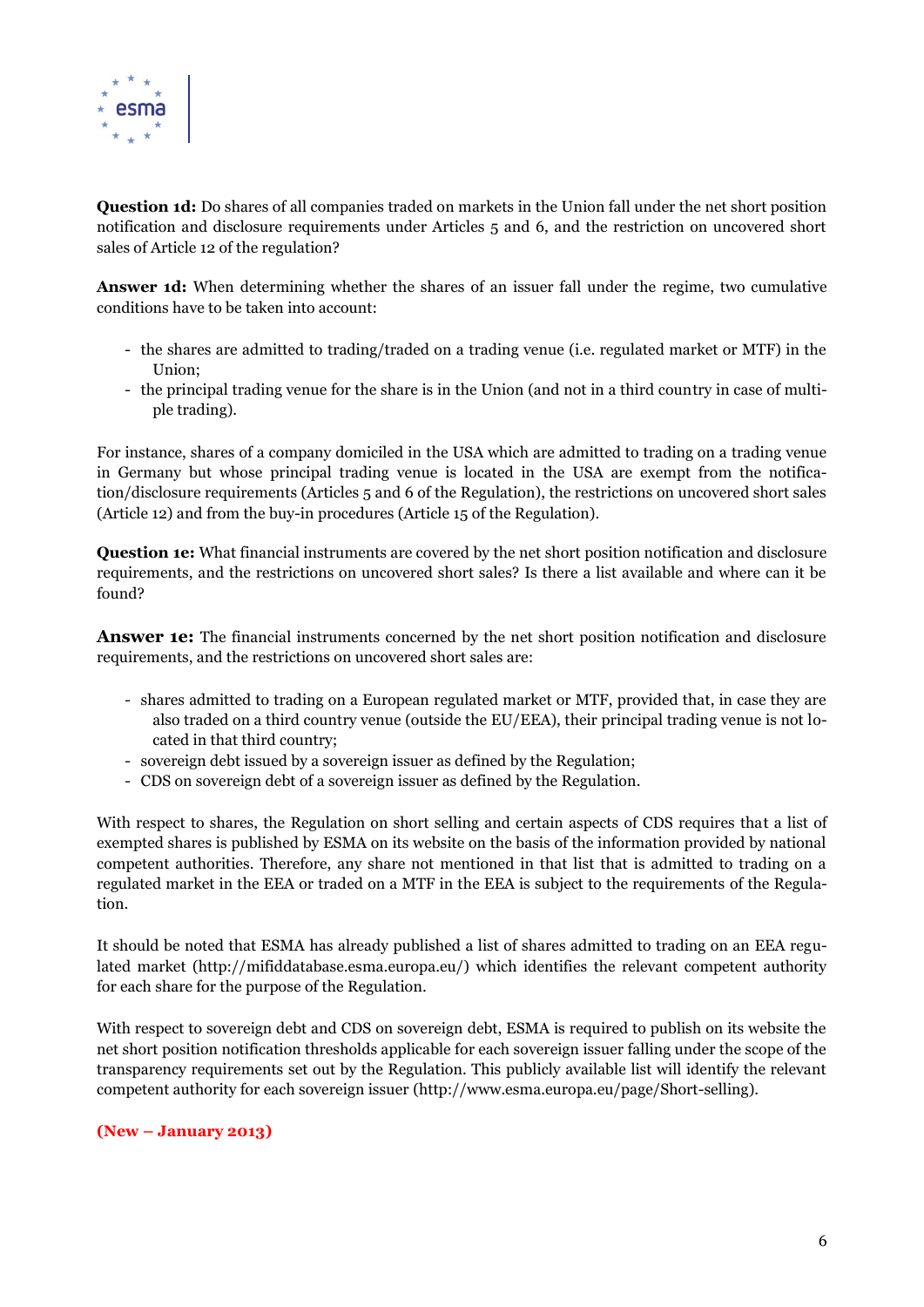

**Question 1f:** Should Global Depository Receipts (GDR) and American Depository Receipts (ADR) be included in the definition of shares for the purposes of article 12 of the Regulation?

**Answer 1f:** No, GDR and ADR are not shares for the purpose of Article 12 of the Regulation.

However, for the purpose of notification of net short position GDR and also ADR should be taken into account for the calculation (Articles 5 and 6 supplemented by Annex I of the DR)

#### **(New – January 2013)**

**Question 1g:** Should ETFs be included in the definition of shares for the purposes of Article 12 of the Regulation?

**Answer 1g:** ETFs are not per se subject to Article 12 of the Regulation, unlike shares of a company (on restriction on uncovered short sales).

However, the position held through an ETF should be taken into account when calculating the net short position in an issuer which is represented in that ETF (Articles 5 and 6 supplemented by Annex I and Annex II of the DR).

#### **(New – January 2013)**

**Question 1h:** How should shares pledged as collateral be considered in terms of ownership and how should given collateral be treated for the uncovered short sale prohibition and position reporting?

**Answer 1h:** In line with Article 3(1) of the DR, the ultimate beneficial owner of a share is deemed to be the investor who assumes the economic risks of acquiring the shares in question and the beneficial owner is defined by reference to the applicable national laws. In the case of shares pledged as collateral or given as collateral, the rules relating to collateral vary across the EU. Beneficial ownership should then be considered on a case by case basis taking into account the national rules and laws as well as the specific terms of the collateral contracts to determine whether such shares pledged as collateral or any given collateral amounts to ownership for the purpose of the short sale prohibition and consequently for the purpose of position reporting through the connection between owning and holding set out in Article 4 of the above mentioned DR.

#### **(New – January 2013)**

**Question 1i:** What is meant by debt instruments issued by a sovereign issuer (Article 2(1)(f) of the Regulation)? In particular, are bank loans or bonds issued by a company wholly owned by a Member State included?

**Answer 1i:** Debt instruments issued means transferable securities as defined under Directive 2004/39/CE (MiFID) i.e. money market instruments and bonds issued by the Member State, including those issued by a government department, an agency or a SPV of the Member State as well as the other cases provided for by Article 2(1)(d) of the Regulation.

Therefore, bank loans borrowed by a Member State and bonds issued by companies owned by a Member State (except SPV) are excluded from the definition. Moreover, according to Recital 9 of the Regulation,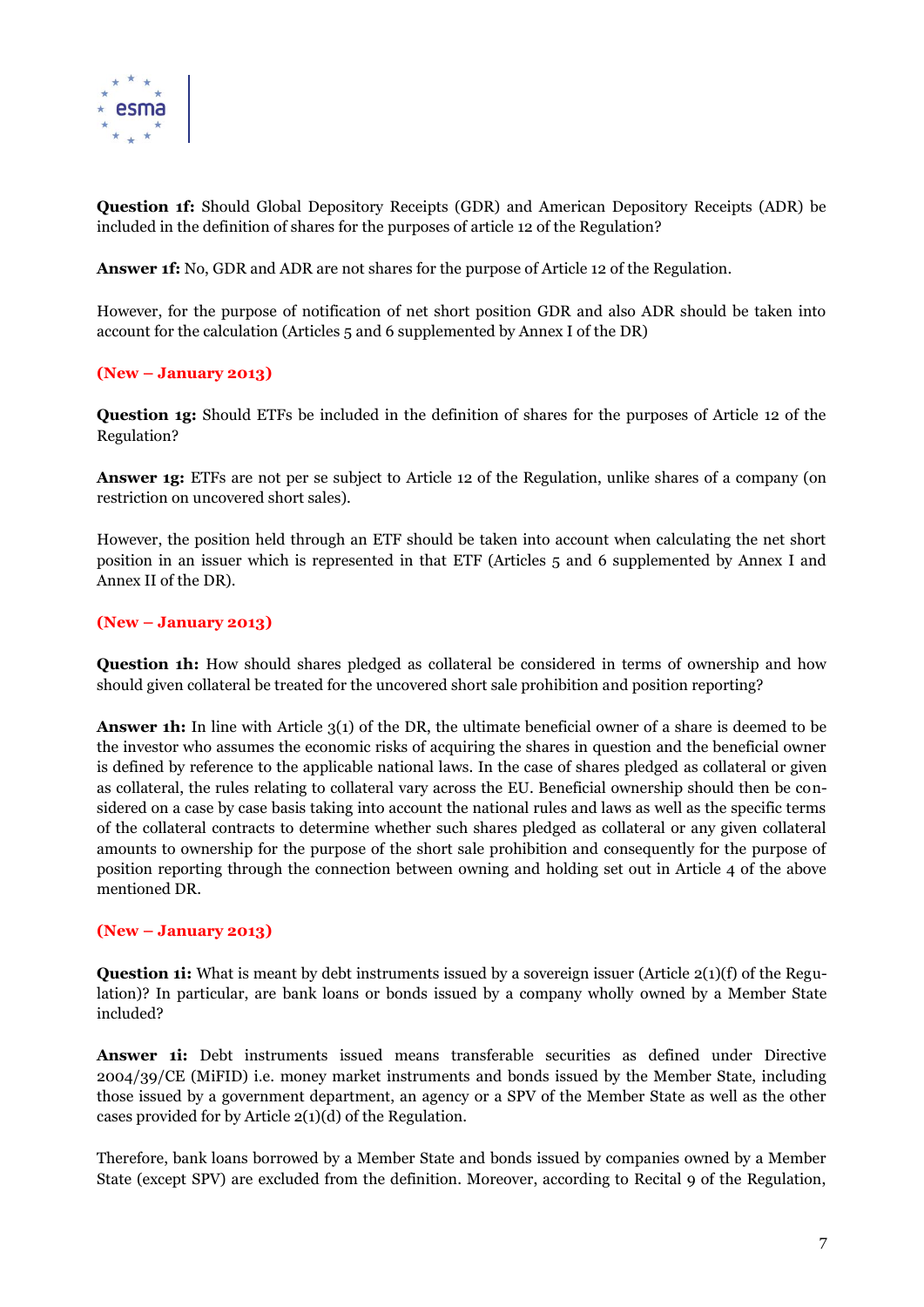

 $\overline{a}$ 

debt instruments issued by regional or local bodies or quasi-public bodies in a Member State are excluded as well.

This definition would apply to the calculation of the outstanding issued sovereign debt as well as to the calculation of net short positions and, needless to say, to the restrictions on uncovered short sales in sovereign debt.

<span id="page-7-0"></span>**Question 2: Transparency of net short positions**

Date last updated: October 2012

**Question 2a:** When and for which trading day must the first notification and/or publication pursuant to Articles 5 to 10 of the regulation be submitted?

**Answer 2a:** The Regulation shall apply from 1 November 2012. The first notification or, as the case may be, disclosure relates to all net short positions existing or having arisen on 1 November 2012 unless it is not a trading day in the Member State of the financial instrument concerned.

Therefore, in Member States where 1st of November 2012 is a trading day <sup>7</sup> , net short positions should be notified not later than at 15:30h on 2 November 2012 and, to the extent they are subject to a publication requirement, also disclosed within such period.

In Member States where 1st of November 2012 is not a trading day8, the first net short positions to consider should be the ones held at the end of 2nd November 2012 (5 November for Hungary) and, where relevant, these net short positions should be notified not later than at 15.30 on 5 November 2012 (6 November for Hungary). To the extent they are subject to a publication requirement, they should also be disclosed within the same time period.

**Question 2b:** Which trading days should be used for the purpose of the timetable for making a notification or disclosure?

**Answer 2b:** The time specified in Article  $9(2)$  of the Regulation for the notification (i.e. not later than 15:30h of the following trading day) is the one of the Member State of the relevant competent authority (RCA) for the purpose of notification. By analogy, it is assumed that the trading days would be the one of the Member State of the RCA for the purpose of the notification.

**Question 2c:** In Member States where a national transparency regime was already in place before the Regulation applies, do holders of existing short positions already notified to the concerned competent authority and/or publicly disclosed under that regime have to make new notifications and (if applicable) disclosures according to European regime?

<sup>7</sup> Belgium, Bulgaria, Cyprus, Czech Republic, Denmark, Estonia, Finland, France, Greece, Iceland, Ireland, Italy, Latvia, Malta, the Netherlands, Portugal, Romania, Spain, Sweden, United Kingdom.

<sup>8</sup> Austria, Germany, Hungary, Lithuania, Luxembourg, Poland, Slovakia and Slovenia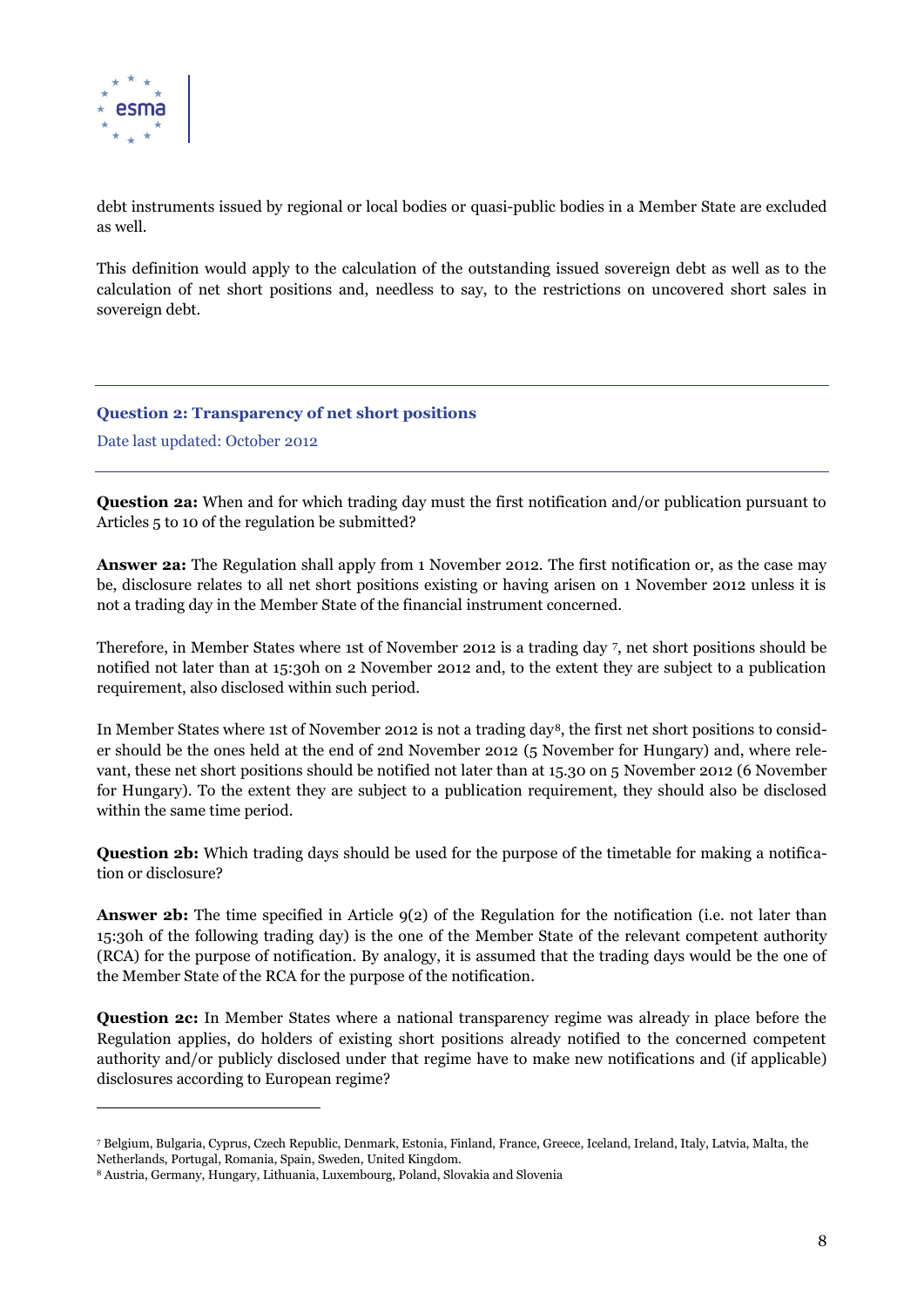

If so, how should the "position date" field in the form be filled in if the threshold has been crossed before the entry into application of the Regulation?

**Answer 2c:** Yes they do. Notifications, and where relevant, disclosures of net short positions need to comply with the format specified in the Regulatory and Implementing Technical Standards adopted under the new European regime. This applies to existing notifiable or disclosable positions obtained before 1 November 2012 as well as those created on or after that date.

The "position date" field in the form to use for notification or for disclosure should be filled in with either 1st November 2012 0r 2nd November 2012, depending on the trading calendar of the Member State for the concerned financial instrument. (See above).

**Question 2d:** How is a notification and/or disclosure to be submitted?

**Answer 2d:** Regulatory and implementing technical standards have been published specifying the details of the information on net short positions to be provided to the competent authorities and disclosed to the public.

The reporting channel (e.g. via fax, electronic systems, web-based solutions) will be specified by each competent authority on its website or on a website it supervises. ESMA will publish on its website the links to the relevant web page (http://www.esma.europa.eu/page/Short-selling).

**Question 2e:** How will competent authorities manage cases of legal or natural persons notifying for the first time a net short position?

**Answer 2e:** According to the Regulation, competent authorities or the operator of the central website supervised by the competent authority need to implement mechanisms for authenticating the source of notifications to them.

It should be emphasised that a position holder or the notifying entity remains responsible for the information that it reports to the relevant competent authority and, where relevant, that is publicly disclosed.

However, in order to ensure that disclosures are only made in respect of authenticated sources, competent authorities or the operator of the central website supervised by the competent authority can delay, unless it is not technically feasible, the publication of relevant net short positions until the authentication process has been completed.

Competent authorities or the operator of the central website supervised by the competent authority that have already implemented a strong and robust authentication process under their national transparency regime in force prior to the application of the Regulation will be able to rely on it for those legal or natural persons that have already been accepted under this process.

**Question 2f:** For the purpose of the reporting and disclosure of net short position in shares, what should be the approach to rounding a net short position expressed in percentage?

**Answer 2f:** The net short position resulting from the calculation to be performed by an investor and expressed in percentage of the issued share capital of a particular issuer should be reported when a relevant notification threshold (e.g. for net short positions in shares: 0.2 %, 0.3 %, 0.4 %, 0.5 %, 0.6 %, etc.) is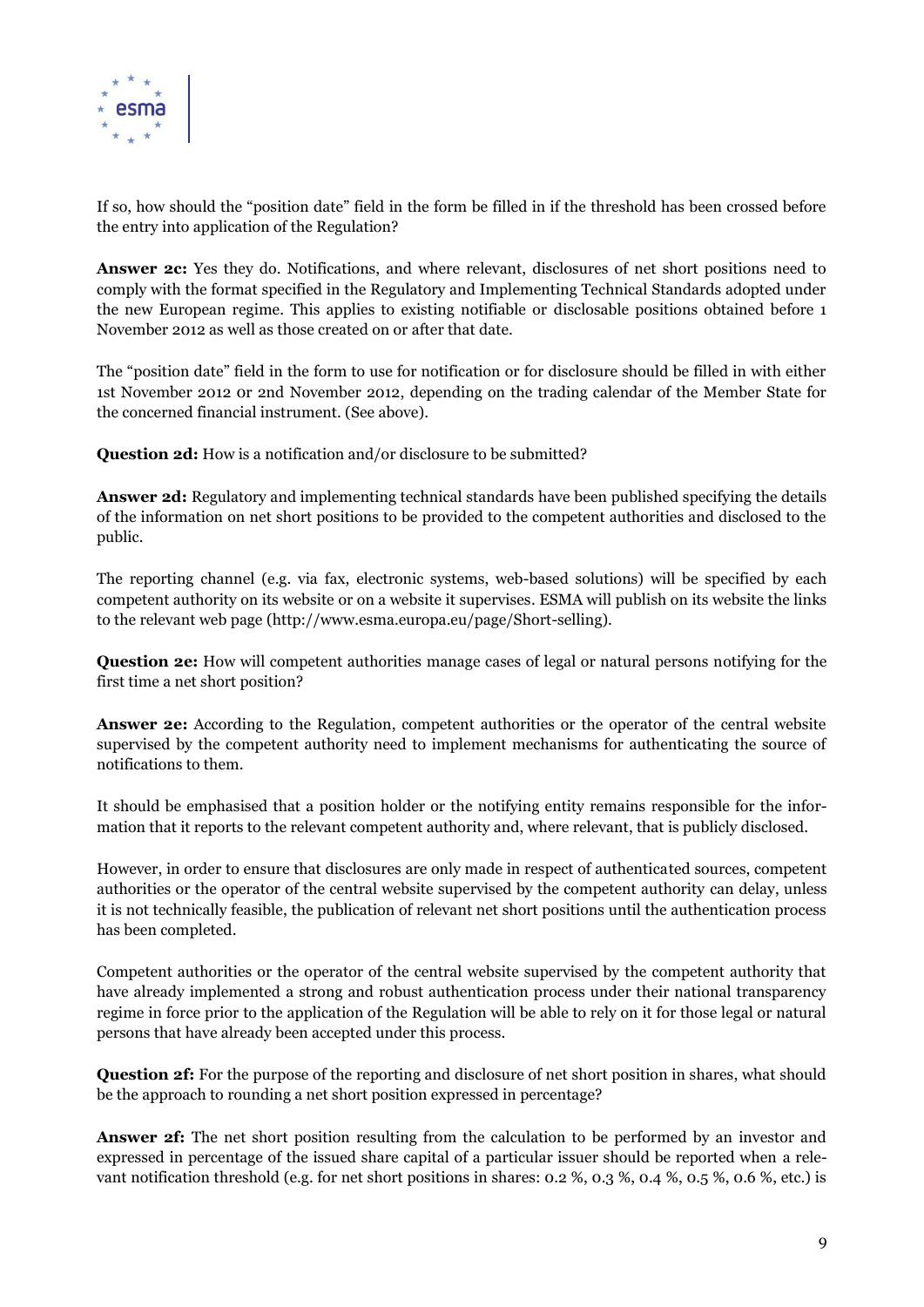

reached, exceeded or crossed downwards. In such case, the position to report should be rounded to the first two decimal places by truncating the other decimal places.

For instance, if the net short position is 0.3199 %, a notification is required and should indicate the 0.31% position.

However, for a net short position of o.1987% of the issued share capital, no notification is required.

**Question 2g:** What to do when a net short position that has already be notified is changing?

**Answer 2g:** A notification is required where the position reaches, exceeds or falls below a relevant notification threshold that equals 0.2 % of the issued share capital of the issuer concerned and each 0.1 % above that. If there is a change of net short position which remains within the relevant notification threshold, for which a notification has already been made, there is no requirement for a further notification, e.g. if first a notification threshold was reached and then exceeded.

For example, if the first notified net short position is 0.30 % on a rounded basis and then that net position increases but remains below 0.4% (e.g. to 0.312% or 0.3989%), no further notification is required.

#### <span id="page-9-0"></span>**Question 3: Calculating the net short position - UPDATED**

Date last updated: January 2013

**Question 3a:** Do shares in funds have to be taken into account when calculating net short positions?

**Answer 3a:** Shares in funds which are managed on a discretionary basis by a management entity are not required to be taken into account since the calculation takes place at fund or fund manager level. However, shares in ETFs are within the scope and should be taken into account when calculating net short positions to the extent to which the underlying shares are represented in the ETF.

**Question 3b:** At what level is the net short position to be calculated in the case of umbrella structures and master feeder structures?

**Answer 3b:** In the case of umbrella structures, the calculation of the net short position must take place at the level of the respective subfunds. In the case of master-feeder structures, it takes place at the level of the respective master fund.

#### **(Updated – January 2013)**

**Question 3c:** To what extent are instruments which give claims to shares not yet issued (subscription rights, convertible bonds) taken into account in the calculation of a net short position?

**Answer 3c:** Instruments that give a claim to shares that are not issued yet should not be taken into account as long positions when calculating a net short position. In particular, subscription rights, convertible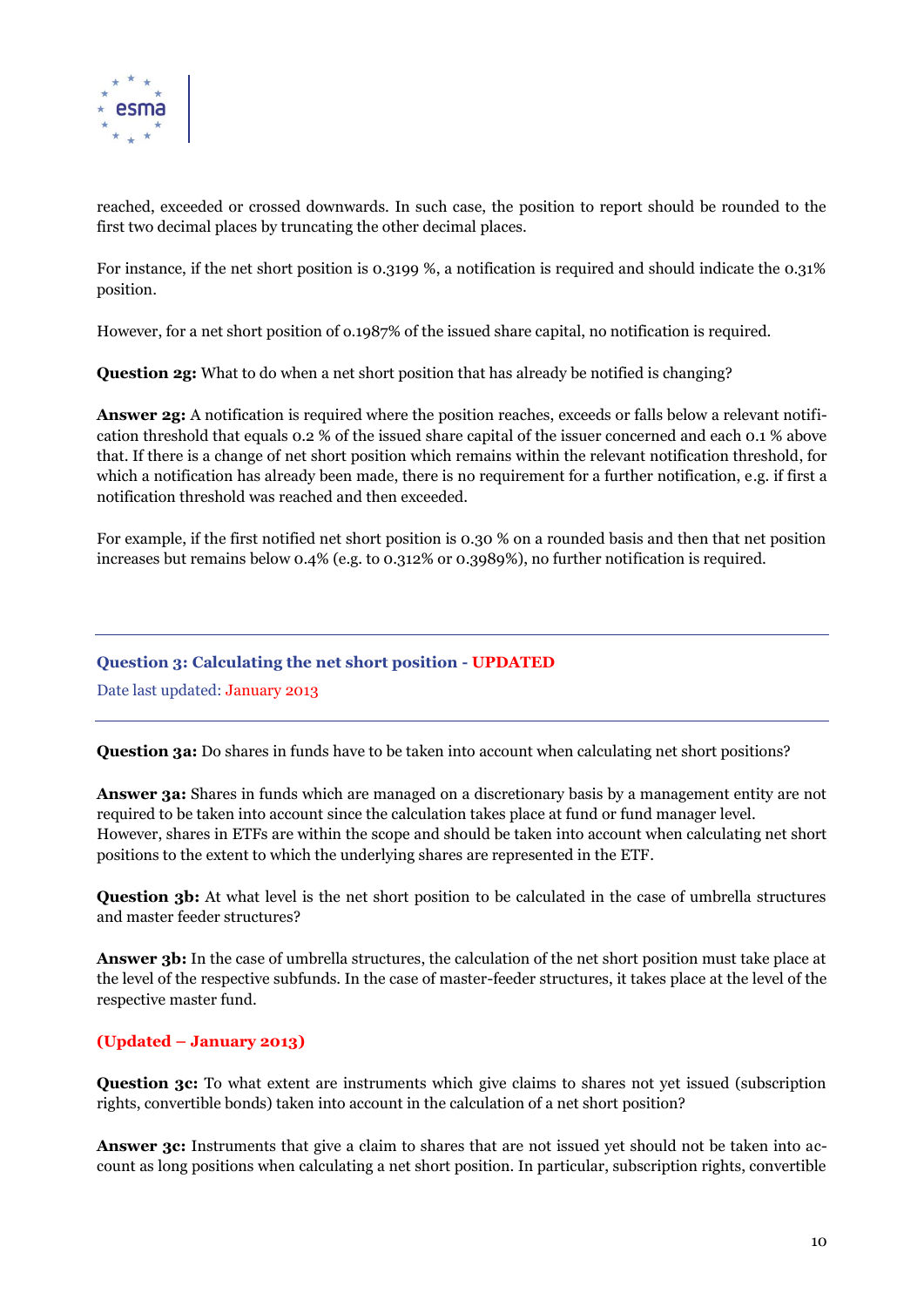

bonds and other comparable instruments are not long positions within the meaning of Article 3(2)(b) of the Regulation.

If a convertible bond converts into new shares rather than shares already in issue where possible under national law, the holding cannot be treated as a long position in determining whether there is a net short position in the share. However, if the bonds (often known as exchangeable bonds) convert into shares already in issue, it would be legitimate to take the equity component of the bond into account in the net short position calculation, subject to the condition set by Article 3(2)(b) of the Regulation being met and to the method of calculation set by article 10 of the DR.

If the convertible bondholder does not know what kind of shares (new shares or shares already issued) the bond will convert into, then the bond should not be taken into account as a long position for the sake of calculation of net short positions.

**Question 3d:** Should dividends in the form of shares that must be returned by a borrower to the lender (as a result of a lending agreement) be taken into account to calculate short positions?

**Answer 3d:** No. Those shares which the lender is entitled to receive under the terms of a stock lending agreement as a result of a share dividend distribution and that must be reimbursed by the borrower shall not be included by the latter in calculating their net short position. The mere conclusion of a lending agreement does not confer in itself any financial advantage in the event of a decrease in price of the share borrowed.

**Question 3e:** Do shares received as a consequence of a bonus share issue or share dividend distribution fall to be treated as a long position for the purposes of calculating a net short position?

**Answer 3e:** Yes, as shareholders receive shares that can be used to offset short positions taken in the same issuer with other financial instruments. This may happen when, for instance, a net short position is constituted by having a long position in cash and a short position in derivatives.

#### **(New – January 2013)**

**Question 3f:** The Regulation defines the "*issued share capital*" as "*total of ordinary and any preference shares issued by the company*". It is correct to suppose that the scope of this Regulation does not include shares that do not give to the stockholder any right to vote (so called saving shares)?

**Answer 3f:** All classes of issued shares should be considered in the calculation of the net short position (both numerator and denominator) irrespective of their characteristics (common stock, preferred, saving, etc.) as the regulation refers to the issued share capital of an issuer, in particular irrespective if voting rights are included or not.

**Question 3gf:** Can a short position in sovereign debt be offset against an interest rate swap trade?

(For example, Sell 10 year German Bund and receive Fixed (pay floating) 10 year interest rate swap denominated in Euro)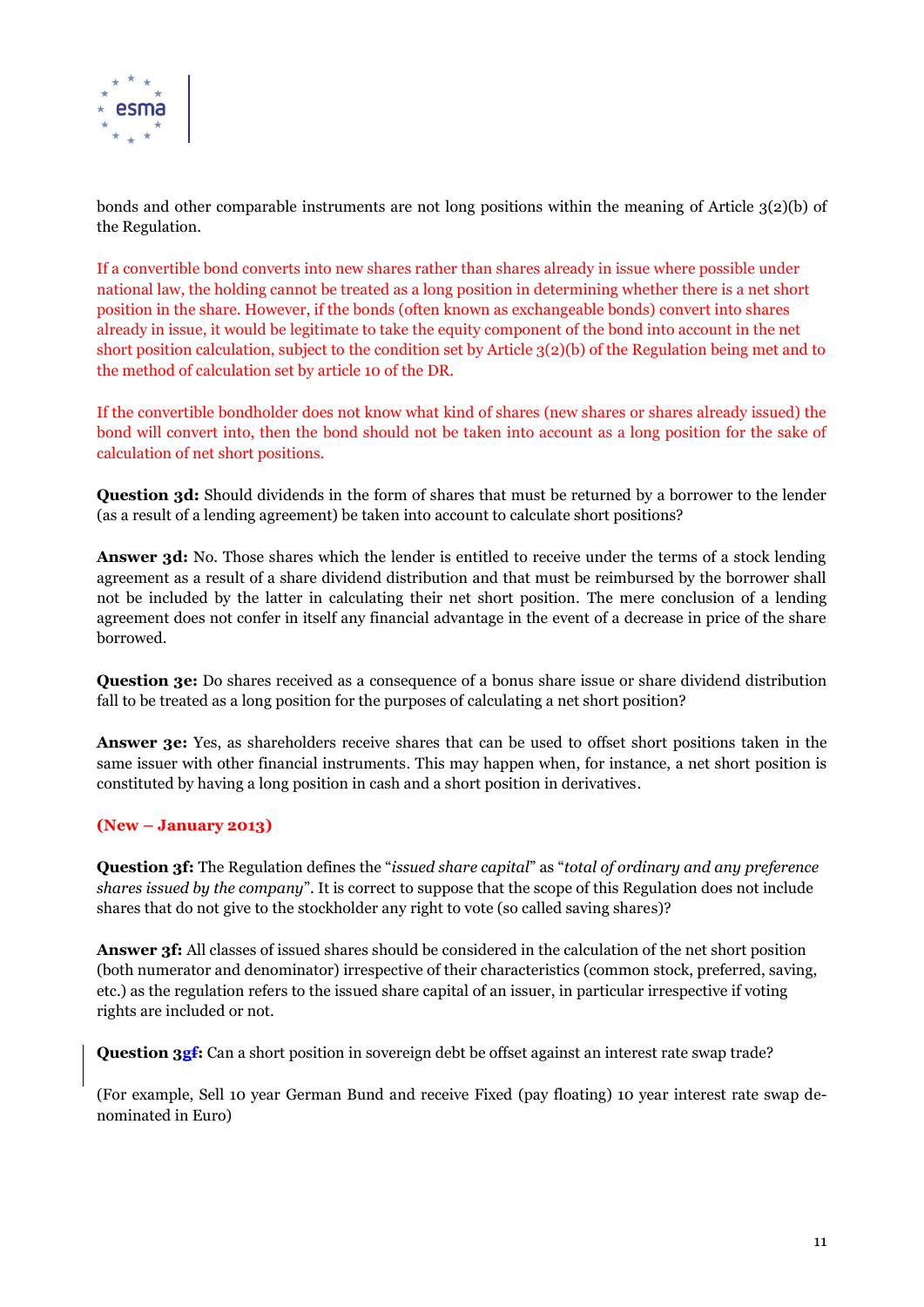

**Answer 3gf:** No. An interest rate swap is not per se an instrument related to the concerned sovereign debt in the meaning of Article 8(2) of the Regulation unlike derivative instruments on the sovereign debt itself.

### **(New – January 2013)**

**Question 3h:** Article 8(3) of the DR states that "*provided always that they are highly correlated in accordance with Article 3(5) of the Regulation and with paragraphs 4 and 5, all net holdings of sovereign debt of a sovereign issuer which is highly correlated with the pricing of the sovereign debt in any short position shall be included in the calculation of the long position*". Does the use of the language "*shall be*" imply that it is a mandatory requirement to net long positions in sovereign debt of one Member State which are "*highly correlated*" with a short position in another Member State?

**Answer 3h:** ESMA considers that there is no obligation to assess systematically all long positions in sovereign debt which are highly correlated with another sovereign debt i.e. forcing the investor to compare all possible correlation pairs.

However, when deciding to offset the net long position in a sovereign issuer with the net short position in another sovereign to which it is highly correlated, the investor should comply with the requirements of the DR No 918/2012 (Annex II, Part 2, Article 11 (10) sentence 2 and 3), in particular the requirement that a given long position shall only be used once to offset a short position in cases where the investor maintains several short positions in different sovereign issuers.

#### **(Updated – January 2013)**

**Question 3ig:** Under Article 3(3) of the Regulation and Annex II Part 1.3 & 2.4 of the DR, firms need only to look-through indices, baskets and ETFs to the extent that doing so is reasonable having regard to publicly available information. How should this condition be understood?

**Answer 3ig:** ESMA understands "*publicly available information*" on an index, basket of securities or ETF composition as information which is easy to access on the market operator's or issuer's website and which is obtainable free of charge. Such information, notably on indices, is generally available free of charge when provided with a certain delay.

ESMA is aware that the provision of a real time index, basket or ETF's composition is likely to be charged. However, it should be recalled that there is no requirement under the Regulation to obtain information on the composition of the above on a real time basis. ESMA considers that market participants should strive to use the most recent publicly available information for look-through purposes.

ESMA would like to specify that "*acting reasonably*" relates only to obtaining information about the composition and not to how investors process that information for conducting the calculation of the net short position. The Regulation is straightforward and requires that the index weighting, the composition of the basket of securities and the interests held in ETFs are considered and used in this calculation including when such information could not be integrated as such in the firm's monitoring system.

#### **(New – January 2013)**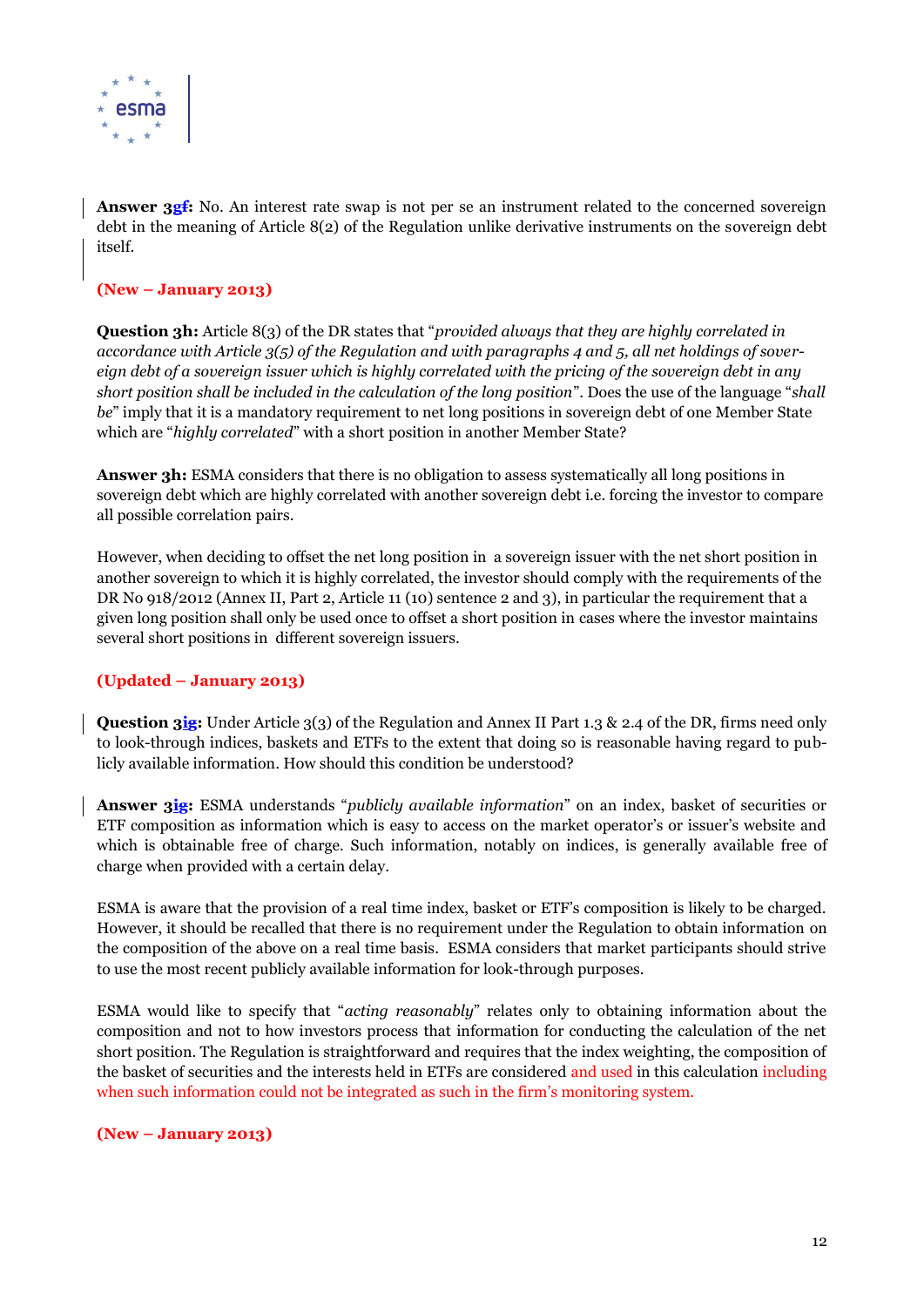

**Question 3j:** In calculating a net short position in sovereign debt for purposes of notification to the relevant competent authorities, it would seem that "single sovereign bond futures" need to be included. A number of sovereign debt futures contracts reference an underlying basket of securities. Would these futures be excluded from such calculations or is there an expectation that there is a need to look through to, say, the cheapest-to-deliver bond (see bund futures, for example)?

**Answer 3j:** For futures on a basket of sovereign bonds of the same sovereign issuer, the following calculation should be performed: Nº of futures contracts x nominal of each contract x delta. If the basket underlying the future is composed of bonds issued by different sovereign issuers, and provided that the basket composition is freely available, then the futures position will have to be broken down for each individual sovereign issuer following the general rules for index look-through.

#### **(New – January 2013)**

**Question 3k:** Can we include a long position in a UCITS fund in the calculation of the net short position? And if the position in the UCITS fund has to be included in the calculation, and taking into account that Article 3(3) of the Regulation specifies that "*no person shall be required to obtain any real-time information as to such composition from any person*", is there a requirement to update its composition on a daily basis?

**Answer 3k:** If the concerned UCITS fund is an ETF or similar instrument included in Annex I, Part 1, of the DR, and if its composition is publicly available for look-through purposes, then it should be included in the calculation of net short position. Otherwise, it should be excluded. In this last case, in fact, the net short position calculation should be conducted at the level of the fund management entities.

If the position has to be included in the calculation of net short position, the fact that the Regulation does not require the investor to obtain real time information should not prevent them from checking the composition on a daily basis if this information is publicly available and if it is likely that the composition can change on a daily basis. As stated in Q&A no. 3g, once information on index composition has been obtained, investors have to process that information for conducting the calculation of the net short position.

#### **(New – January 2013)**

**Question 3l:** Could the meaning of the following statements included in point 2 of Part I of Annex II of the DR be clarified:

- a. "*a nominal cash short position may not be offset by an equivalent nominal long position taken in derivatives*"?
- b. "*Delta-adjusted long positions in derivatives may not compensate identical nominal short positions taken in other financial instruments due to the delta adjustment*"?

**Answer 3l:** In ESMA's view, the two mentioned statements are ways to illustrate that persons taking positions through derivatives need to adjust the nominal/notional value of these positions by the relevant delta in order to calculate net short positions in the underlying.

For example, if you hold a long position in an option and you have carried out a short sale in the underlying share, you do need to take into account the delta of your long position in the calculation of your net short position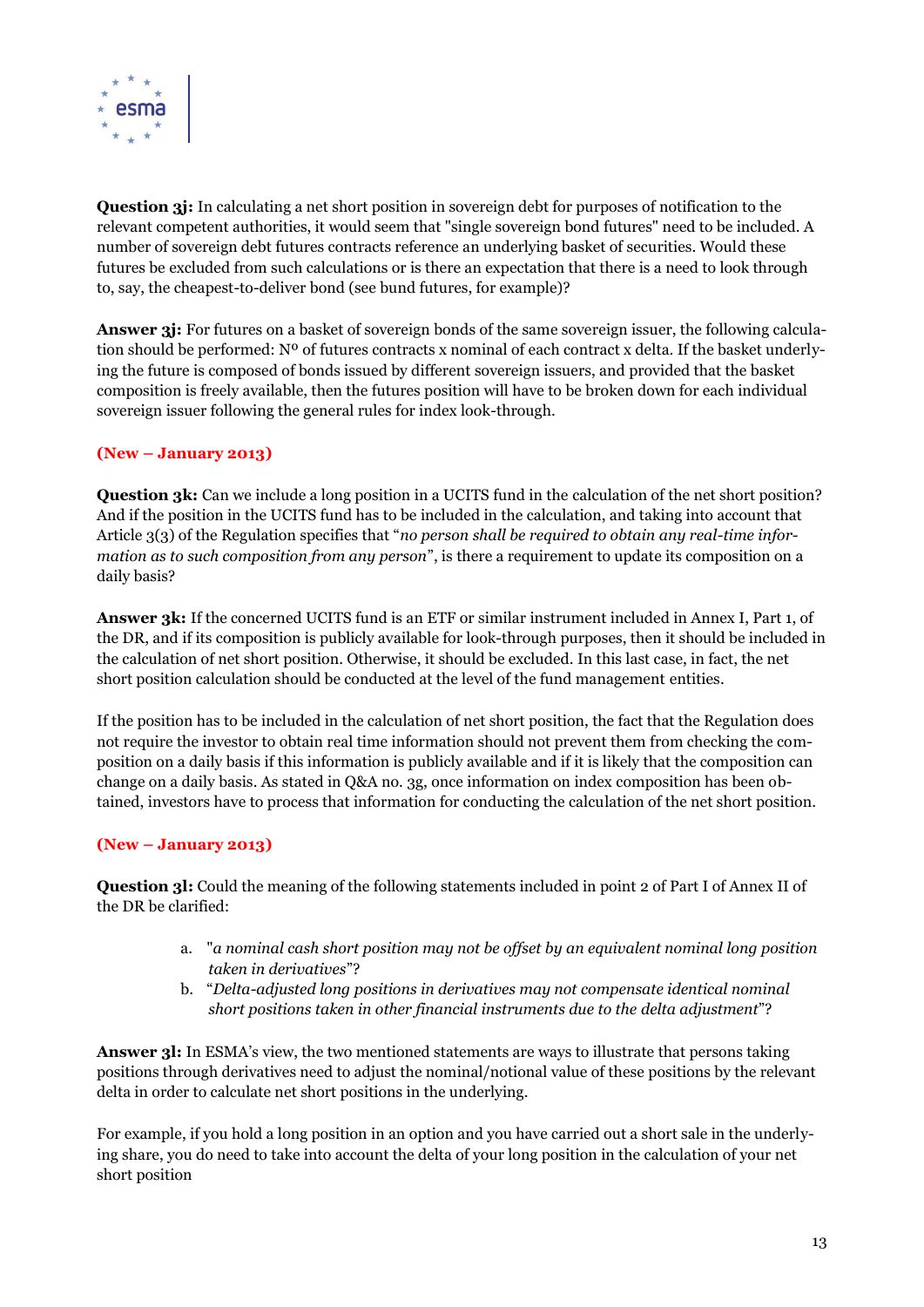

 $\overline{a}$ 

Moreover, delta adjusted long positions in derivatives can compensate short positions taken in other financial instruments on the same underlying. For example, a delta adjusted long position in an option can compensate a delta adjusted short position in a future (ESMA assumes that futures have generally a delta equal to 1).

#### <span id="page-13-0"></span>**Question 4: Duration adjustment for calculating net short positions in sovereign debt - UPDATED**

Date last updated: January 2013

**Question 4a:** The DR<sup>9</sup> specifies in the Annex II part 2 para. 1 that positions should be calculated in "nominal value duration adjusted". What duration definition should be used in the calculation?

**Answer 4a:** The duration formula to use is the Modified Duration. Information about the Modified Duration for a specific debt issue by a sovereign issuer is easily available from data providers. Modified Duration can also be computed from other available "duration" or sensitivity indicators such as the Macaulay duration or PV01.

**Question 4b:** How should an investor calculate the duration-adjusted net short positions on sovereign debt?

**Answer 4b:** For a particular sovereign issuer, the method to calculate the net short position is to multiply the duration of each individual issued debt instrument in which the investor has, at the end of the day, a long or short position by the nominal value of each of those positions, with a positive sign for long positions and a negative one for short positions, and add up all the products.

For each short and long position held on sovereign debt instruments (i) and being D= Modified Duration of each instrument held and V=Nominal volume (in  $\epsilon$ ) of each position debt instrument held, the "nominal value duration adjusted" (NVDA) would be:

$$
N VDA = \sum_{i=1}^{n} (D_i \times \pm V_i)
$$

For example, an investor with a short position of 10 million  $\epsilon$  in a bond with Modified Duration 5 and a 1 million  $\epsilon$  short position in a bond with Modified Duration 3,5 will have a net short position equivalent to -53,5 million  $\mathbb{C}$  (-10 x 5) + (-1 x 3,5).

<sup>9</sup> Commission Delegated Regulation regarding definitions, calculation of net short positions, covered sovereign CDS, notification thresholds, liquidity thresholds for suspending restrictions, significant falls in the value of financial instruments and adverse events (DR), adopted by EU Com on 5 July 2012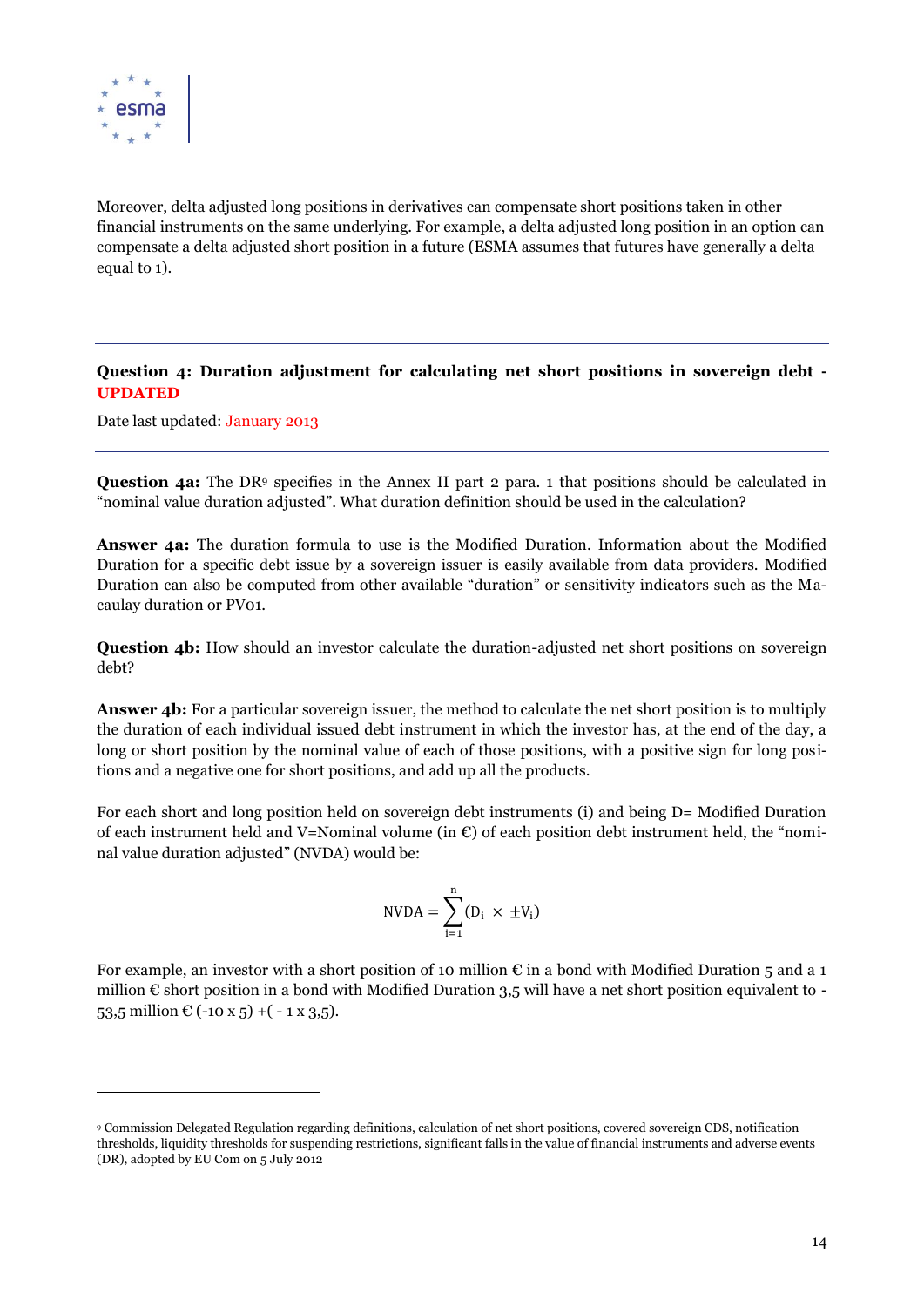

Since only net short positions are to be communicated, the negative sign shall not be included in the official notification.

**Question 4c:** How will ESMA calculate the amount of outstanding sovereign debt of sovereign issuers on a duration adjusted basis?

**Answer 4c:** Every quarter, the relevant national competent authorities will provide ESMA with a duration adjusted figure of the outstanding amount of sovereign debt for their respective Member States or federated states. The figures for all sovereign issuers will be published on the ESMA website together with the notification thresholds applicable.

On each reference date (end of quarter) for calculation, the method to calculate this figure will be to multiply the Modified Duration of each individual debt instrument issued by the concerned sovereign issuer by its outstanding volume (i.e. nominal amount issued and not redeemed) and add up all these individual results.

For each instrument (i) and being D=Modified Duration of each issued instrument and V=Outstanding volume (in  $\epsilon$ ) of each issued debt instrument, the "nominal value duration adjusted" (NVDA) would be:

$$
N VDA = \sum_{i=1}^{n} (D_i \times V_i)
$$

**Question 4d:** If I reach or cross a notification threshold just because the duration of my position increased or decreased, without having taken any investment decision and without changes in the nominal position, should I update my notification to the competent authority?

**Answer 4d:** Yes. The net short position should be calculated taking into account any change in the duration of the position held, and be notified to the relevant competent authority if it results in this net short position reaching a threshold.

#### **(New – January 2013)**

**Question 4e:** For the purpose of the calculating the net short position in the sovereign debt of a sovereign issuer, is a duration adjustment required to be applied to derivative positions referenced in that sovereign debt?

**Answer 4e**: For the purpose of calculating the net short position in a sovereign debt, ESMA considers that the text of Part 2 of Annex II of the DR only suggests that the positions held through derivative instruments in the sovereign debt of a sovereign issuer (e.g. options, futures, CDS…) should be delta adjusted.

#### **(New – January 2013)**

**Question 4f:** Would the issuance of a Credit Linked Note be subject to the duration adjustment or to the delta adjustment?

**Answer 4f**: Unless a credit Linked Note is issued directly by a sovereign issuer, it should be treated as any other derivative on a sovereign debt (see Q&A 4e).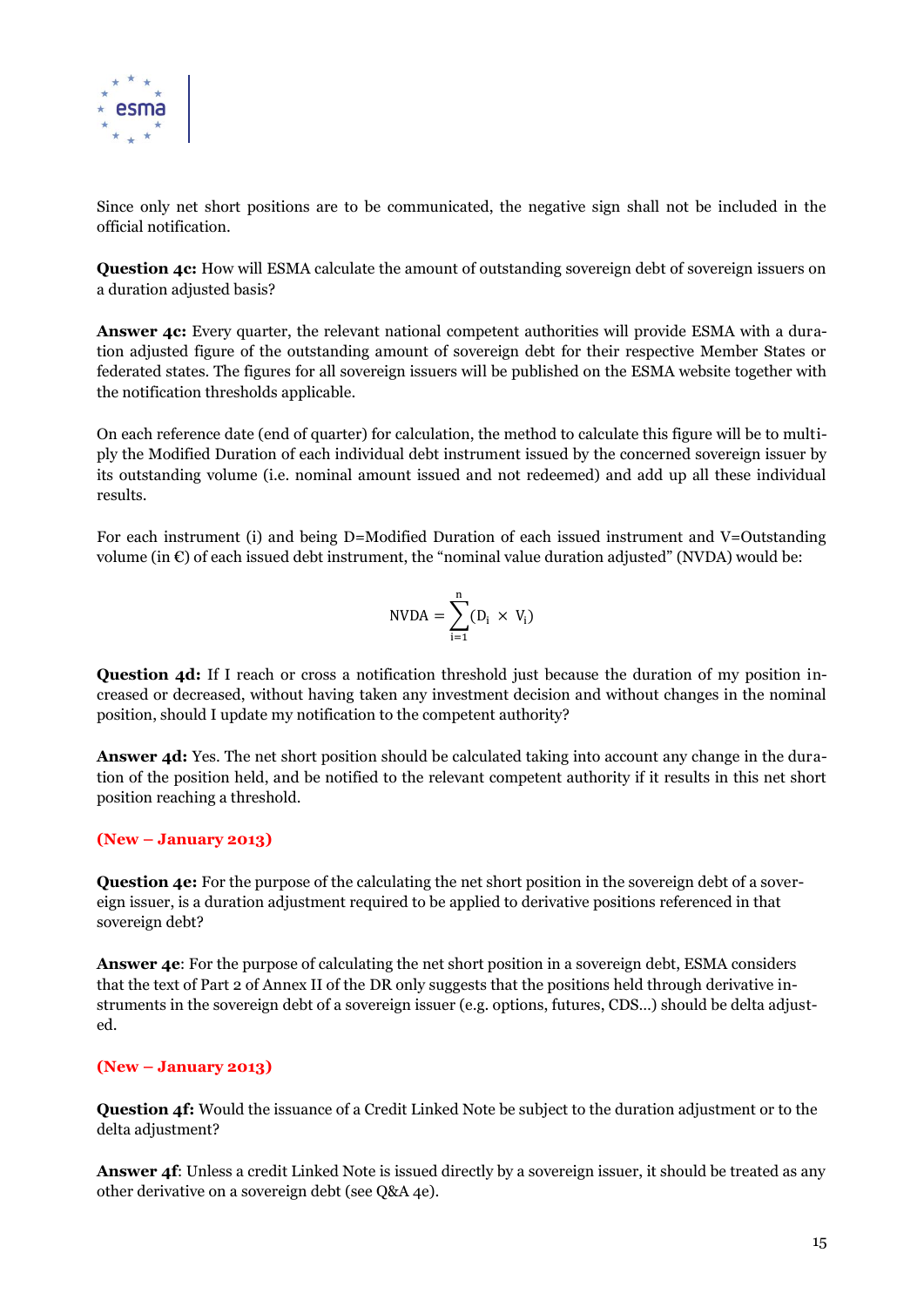

## <span id="page-15-0"></span>**Question 5: Net short positions when different entities in a group<sup>10</sup> have long or short positions or for fund management activities - UPDATED**

Date last updated: January 2013

**Question 5a:** Are funds (or portfolios under management) managed by the same management entity expected to report net short positions?

**Answer 5a:** No. At individual fund (portfolio) level, only the calculation of the net short position for each particular issuer takes place. Only the positions of the funds that are net short in the particular issuer i.e. pursuing the same investment strategy (i.e. being short), should be aggregated to determine the net short position at the management entity level and whether a threshold is reached warranting thus reporting and, where relevant, disclosure of the aggregated net short position in that particular issuer (see Annex 1).

For the purposes of the Regulation, an investment strategy is whether the fund (portfolio) is long or short in a particular issuer.

**Question 5b:** How should net short position calculation and reporting be conducted when the same single legal entity performs both management and non-management activities?

**Answer 5b:** According to Article 12(5) and 12(6), when a single legal entity performs both management and non-management activities, it should conduct two different and separate calculations, one for each activity.

For the management activities, the net short position of each individual fund or portfolio under management should first be calculated for each issuer in which a position is held. The second step consists in aggregating, for each issuer, only the positions of the funds and/or portfolios that are net short at the level of the entity/division/unit/department that manages these funds and/or portfolios. If this aggregated net short position reaches a notification threshold, then the aggregated net short position should be reported.

For non-management activities, the legal entity should calculate its net short position in each particular issuer, excluding the management activities, and report (or disclose) when a relevant threshold is reached.

Potentially, on the same issuer, a legal entity may report two net short positions, one for the management activities and the other for the non-management activities.

(See Annex 2)

 $\overline{a}$ 

**Question 5c**: According to Article 12(4) of the DR, the management entity level report specifically excludes from the calculation the positions of funds and portfolios the management of which is delegated to a third party and includes those of funds and portfolios the management of which has been delegated by a

<sup>10</sup> In this Q&A document, group has the meaning specified in Article 2(a) of the DR adopted by the Commission on 5 July 2012.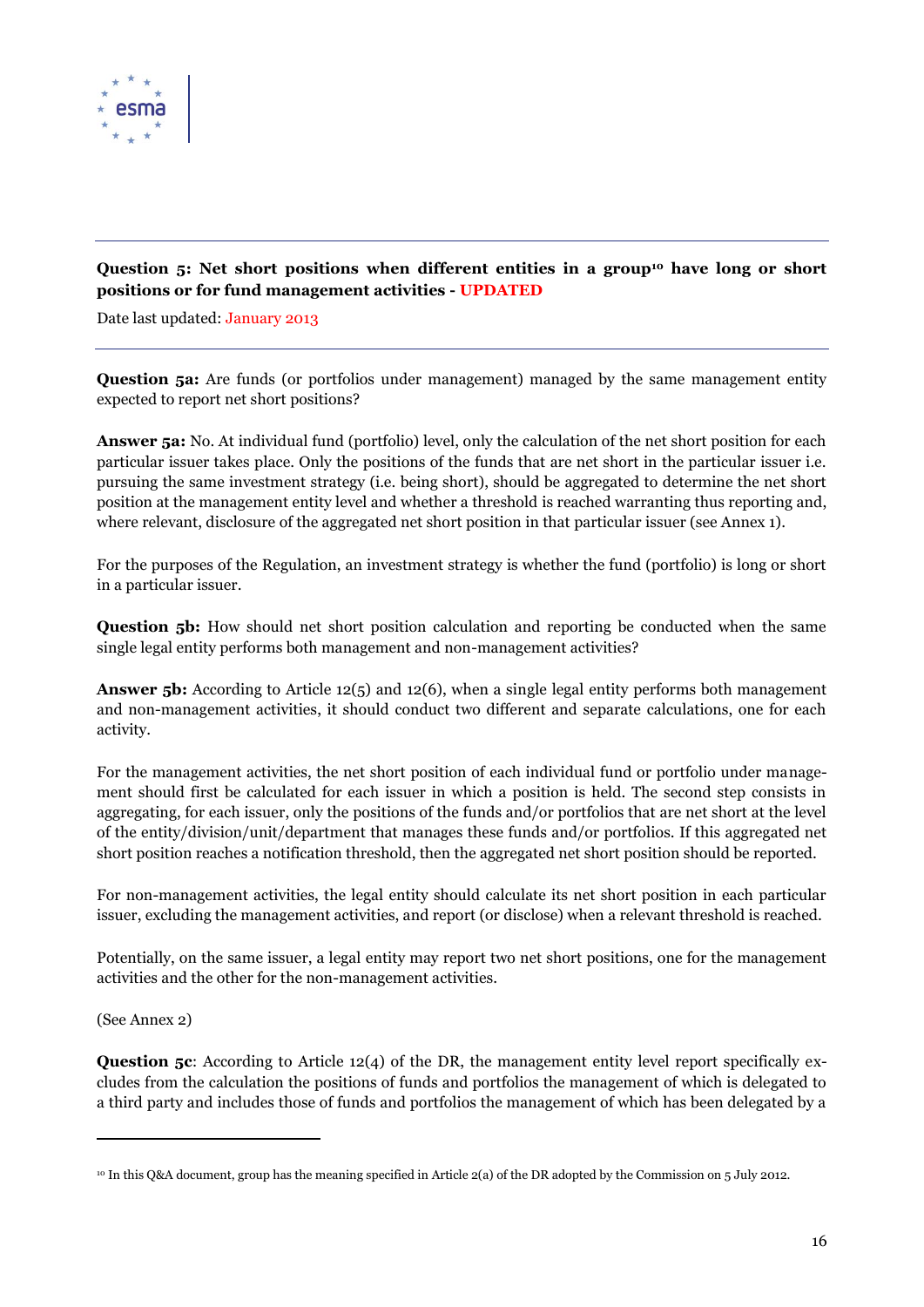

 $\overline{a}$ 

third party. Should the same approach apply to the single legal entity level report when that entity is performing both management activities and non-management activities, even though Article 12(5) of DR does not explicitly refer to Article 12(4) on delegation of management?

**Anwer5c:** Article 12(4) of the DR clarifies the method set out in Article 12(1) to (3). Therefore, ESMA considers that the approach to delegation for calculating the net short position (excluding mandates delegated away and including received mandates) applies to the management activities of a legal entity also performing non-management activities.

**Question 5d:** Being a global fund manager of funds, I use derivative instruments that may result in net short positions in particular issuers when calculated as described in the DR though the strategies being implemented do not, however, relate to particular issuers but aim at increasing or reducing exposure to markets or sectors. An example of the type of strategies that may be employed is: selling exposure to European bank equity through the EuroStoxx Banks index (SX7E) using futures contracts.

In light of the definition of investment strategy under Article 12(2)(a) of the DR<sup>11</sup> and considering that such strategies are aimed at reducing my exposure to sectors or markets and do not relate to particular issuers are they subject to short position reporting requirements ?

**Answer 5d:** Yes they are subject to the net short position reporting requirement.

According to the DR, the calculation of the net short position should be performed at each individual fund level. For a particular issuer, it should include not only cash positions but also positions held by the individual fund through indices where that issuer is represented and in accordance with its weight in the index.

The concept of investment strategy is used to determine whether the fund position is net short or net long. In the former, the net short position of that fund should be aggregated at the level of the management entity with the other funds having a net short position in the concerned issuer.

**Question 5e:** In a group constituted only of legal entities performing exclusively management activities, how should calculation and reporting be conducted? Who should report?

**Answer 5e:** As described above in Q&A 5a, positions are calculated at fund or portfolio level. The positions of funds (or portfolios) which are net short in a particular issuer are then aggregated at the level of the management entity managing these funds (or portfolios). The management entity or another entity on its behalf should report the net short position when a threshold is reached.

The funds having net long position in this particular issuer should not be considered in the aggregation.

No aggregation and netting of the short and long positions of the several management entities constituting the group is required.

<sup>11</sup> Art 12(2)(a) of DR sates: "Investment strategy" means a strategy that is pursued by a management entity regarding a particular issuer, that aims to have either a net short position or a net long position taken through transactions in various financial instruments issued by or that relate to that issuer.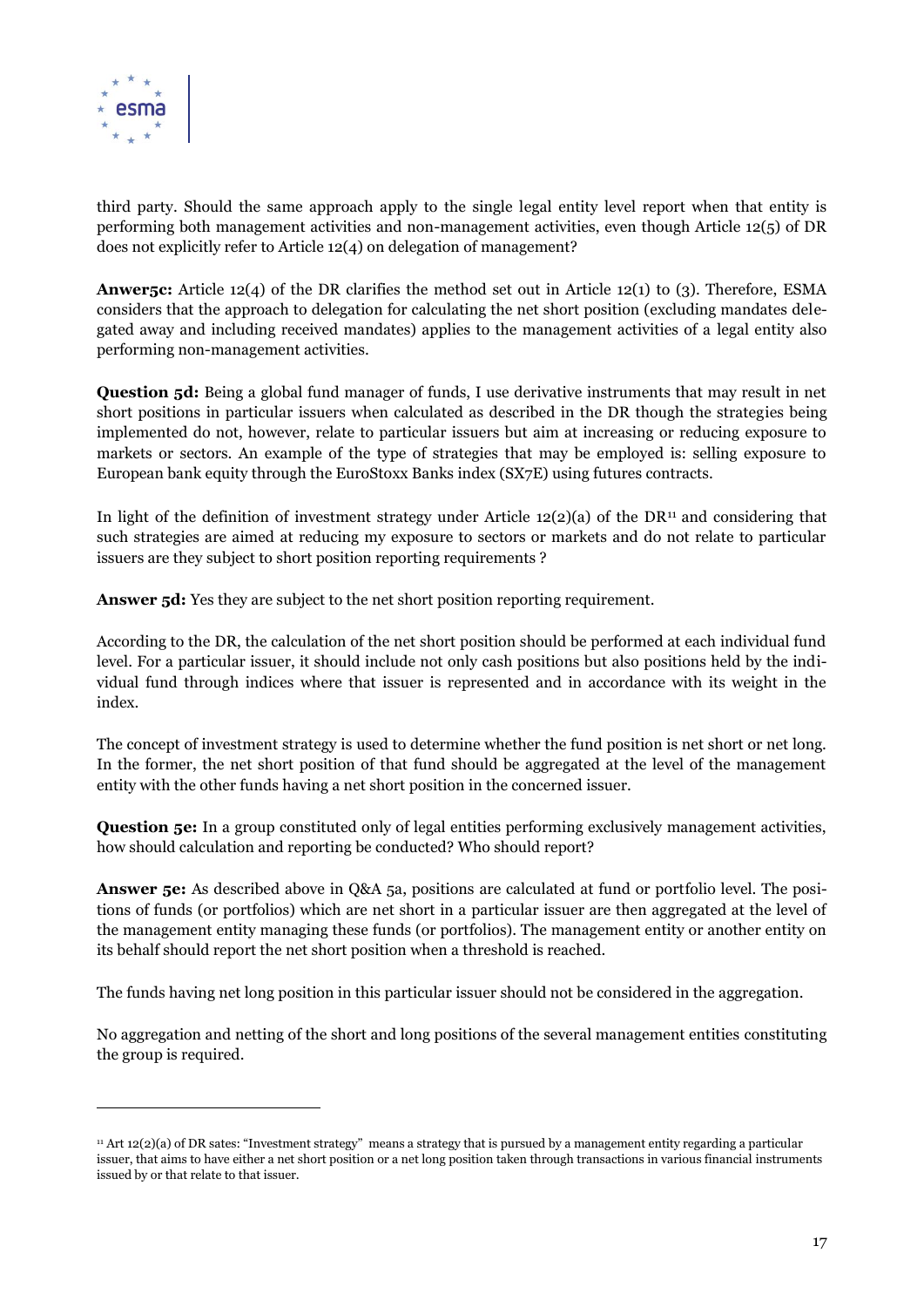

(See annex 3

#### **(New – January 2013)**

**Question 5f:** In line with Article 13 (2) of the DR, the group shall report, and disclose where relevant, the net short position in a particular issuer when it reaches or exceeds a relevant notification disclosure threshold. Provided that a group is not a legal entity, which legal entity within a group shall submit a notification?

**Answer 5f:** A definition of a group is provided in Article 2(a) of the DR. However, the DR does not provide for the necessary information to determine which legal entity within a group is empowered to represent the said group when the latter has to notify a net short position to a competent authority.

Article 13(3) of the DR only prescribes that a legal entity shall be designated for this purpose. Where a legal entity within a group is designated to report on behalf of the group, ESMA strongly encourages that the same legal entity is used for all such reports.

Even if no further requirement on this matter can be imposed, ESMA nevertheless recommends that, where a group has to notify a net short position to a competent authority, a good practice would be to consider that the head company of the group is the relevant legal entity to represent the group. Indeed, the head company of a group generally is the legal entity that controls all undertakings within the group.

**Question 5gf:** In the case of a group, should a legal entity that is a part of this group always report/disclose its position when it reaches a threshold?

**Answer 5gf:** No, not always. Any legal entity within a group that reaches or crosses a threshold would only have to report its net short position in a particular issuer when the aggregated net short position at the group level (aggregating and netting the net positions, long and short, of all the entities within the group, with the exception of the net positions resulting from management activities by one or more of the legal entities) does not simultaneously reach or cross a notification threshold (See Annex 4).

**Question 5hg:** In a group constituted of several legal entities, including management entities, should the short positions of the management entities arising from their 'non-management activities' be aggregated with those of the legal entities not performing management activities as part of the 'group position' for reporting, or should they be reported separately?

**Answer 5hg:** According to Articles 12(5) and 12(6), a legal entity within a group that performs both management activities and non-management activities should calculate separately, and report where relevant, the net short position resulting from its management activities in a particular issuer from the net short position resulting from its non-management activities.

The latter should be calculated at the concerned legal entity level. It should be aggregated and netted at group level with the net short and long positions of the other legal entities of the group that do not perform management activities.

**Question 5ih:** In the case of a group,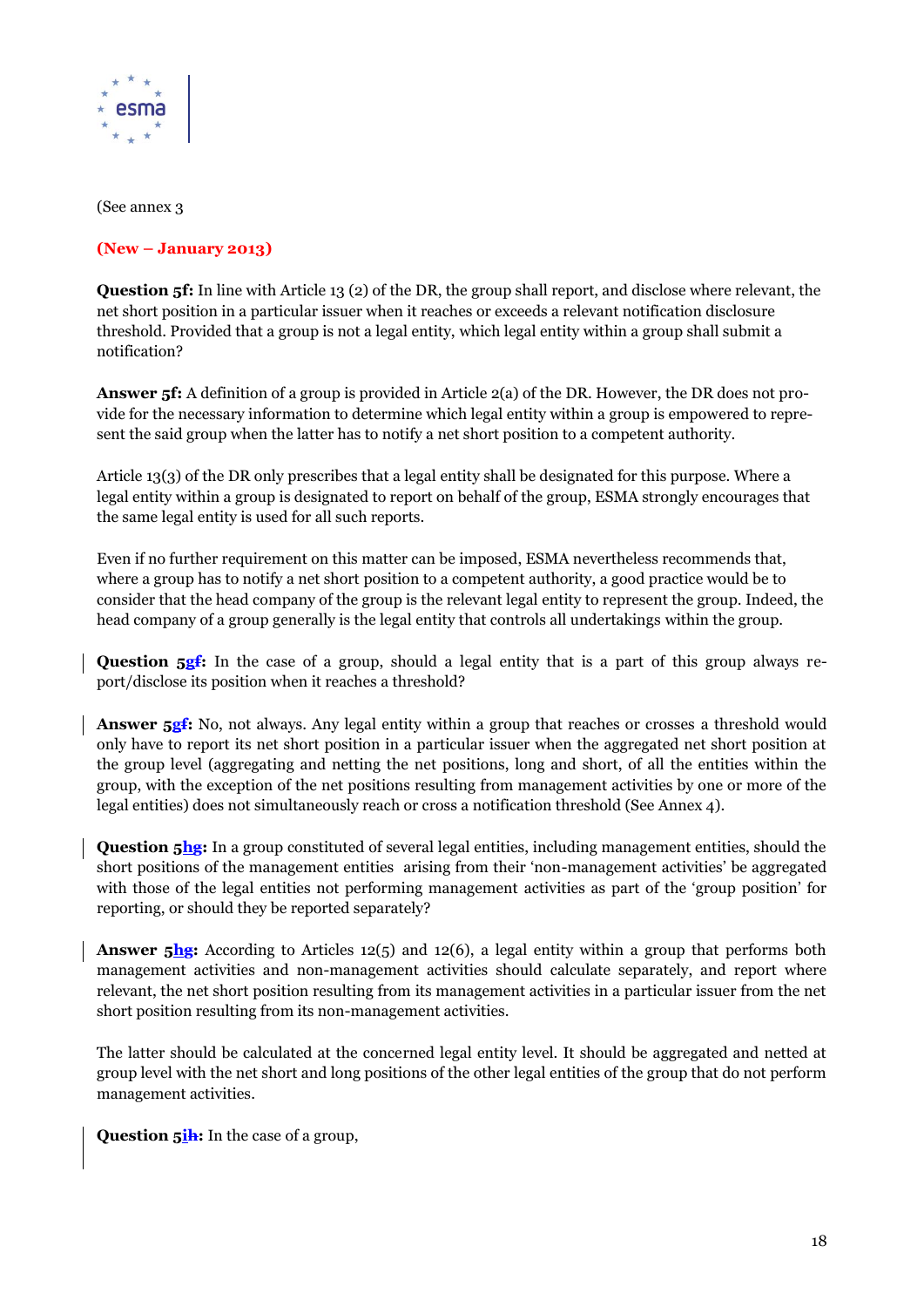

- a)What if the group and the legal entity within the group cross different thresholds, or they cross the same threshold in different directions?
- b)If the legal entity within the group exceeds the 0.5% threshold and, at the same time, the group exceeds the 0.2% threshold, would the legal entity within the group still have reporting/disclosing obligation?

Answer 5<sup>ih:</sup> According to the conditions laid down in Article 13(3) of the DR,

- a)In both situations, only the position at the group level should be reported.
- b)The legal entity within the group does not have to report/disclose its net short position; only the net short position at group level is reported/disclosed.

#### **(New – January 2013)**

**Question 5**: In the case of a group, both the group and the legal entity within the group acquire positions that exceed the 0.2% threshold simultaneously. Subsequently, only the group's position falls below the 0.2% threshold. Should the legal entity within the group then report even though it has not crossed up or down another threshold?

**Answer 5j:** The overall net short position of a group should be reported according to Article 5 of the Regulation. In this regard, it is recalled that the group is required to report its net short position when it falls below, reaches or exceeds applicable notification thresholds.

According to Article 13(3) of the DR, the legal entity within this group does not have to report as the said group has a reportable position on that date.

However, this article prescribes that a net short position has to be reported at a legal entity level in the case where the group overall net short position is under the minimum notification threshold (e.g. 0.2% for equities).

It results from the DR that if on the trading day following the notification by the group, the legal entity within the group still holds a net short position reaching or exceeding a notification threshold, then the legal entity should notify its net short position even though such position was already taken into account in the notification previously submitted at group level.

In such a case, the position date that has to be specified in the legal entity's notification (date on which the position was created, changed or ceased to be held as provided by RTS 112, should be the trading day on which the group's last notification (i.e. the one crossing down the threshold) was submitted.

#### **Example:**

 $\overline{a}$ 

*Day 1:* The group has an overall net short position of 1.0%. One of its legal entities has a net short position of 0.5% that was taken into account by calculating the group's overall net short position. The group's overall net short position has to be notified/disclosed by 15.30h of the next trading day (day 2).

<sup>12</sup> Commission Delegated Regulation (EU) N0 826/2012.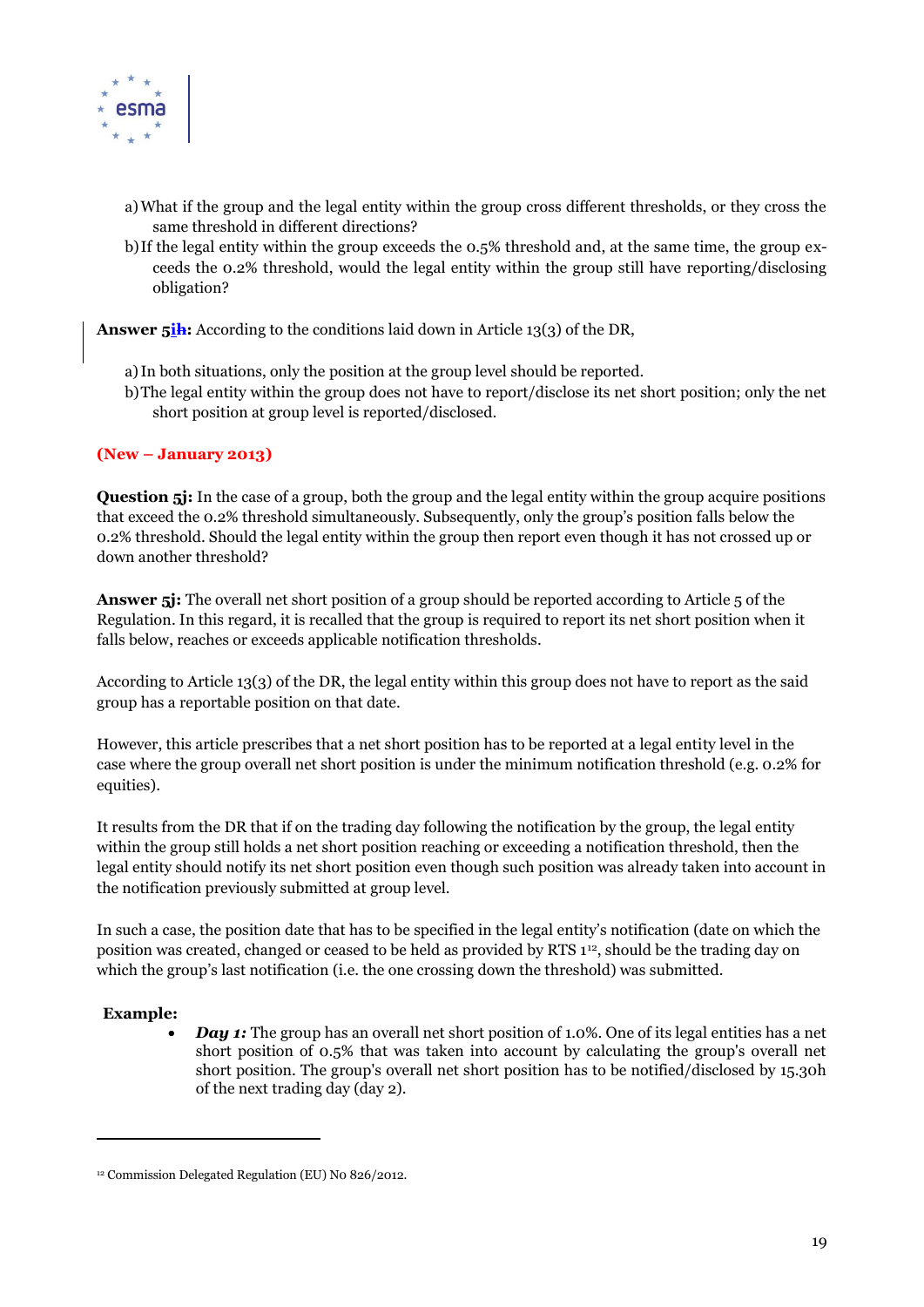

*Day 2:* The group notifies/discloses its overall net short position of 1.0% before 15.30h (reporting date: day 2; position date: day 1); there is no further notification requirement for the one legal entity. On that day 2 the group's overall net short position falls below the applicable notification

thresholds and is 0.1%. One of the group's legal entities has a net short position of 0.5% that was taken into account by calculating the group's overall net short position for that day 2. Again the group's overall net short position has to be notified/disclosed by 15.30h of the next trading day (day 3).

*Day 3:* The group notifies/discloses its overall net short position of 0.1% until 15.30h (reporting date: day 3; position date: day 2). There is no further notification requirement for the one legal entity.

On that day 3 the group's overall net short position stays below the applicable notification thresholds and is still 0.1%. But the one legal entity of that group has a net short position of 0.5% (that was taken into account by calculating the group's overall net short position for that day 3). Now the legal entity net short position has to be notified/disclosed by 15.30h of the next trading day (day 4). But there is no notification requirement for the group's overall net short position.

*Day 4:* The legal entity notifies/discloses its net short position of 0.5% (reporting date: day 4; position date: day 3). The group has no overall net short position to report.

#### **(New – January 2013)**

**Question5k:** Is there a definition of the terms "*position holder*" and "*reporting person*", in order to establish for instance if the position holder is the fund, i.e. the legal entity which owns the short position, or the discretionary investment manager who makes the decision to take the short position.

**Answer 5k:** In principle the position holder is the person, natural or legal which owns the position.

Nevertheless the DR develop specific approaches to calculation and reporting of net short positions for, on one hand, management entities of several funds or managed portfolio and group constituted of several legal entities on the other hand.

With respect to management activities as defined in Article 12 (1)(b) of the DR, the position holder when several funds pursue the same investment strategy is the management entity. ESMA considers that the position holder should also be the management company in cases when only one fund has reportable positions.

With respect to group of legal entities, the position holder can be, depending on the situation set out in Art 13 of the DR, either a legal entity within the group or the group itself. In general, the position holder and the reporting person (i.e. the legal or natural person who makes the notification to the competent authority) should be the same entity. However in the case of a group, another legal entity (reporting entity) which is part of the group can be appointed to report the group's net short position when a regulatory threshold is crossed (see Q&A 5f above).

In addition, there is in all cases the possibility to engage or mandate an external third party, including an investment firm on behalf of its clients, to report and disclose the net short position of the position holder but this does not affect the way the field "*position holder*" is filled in.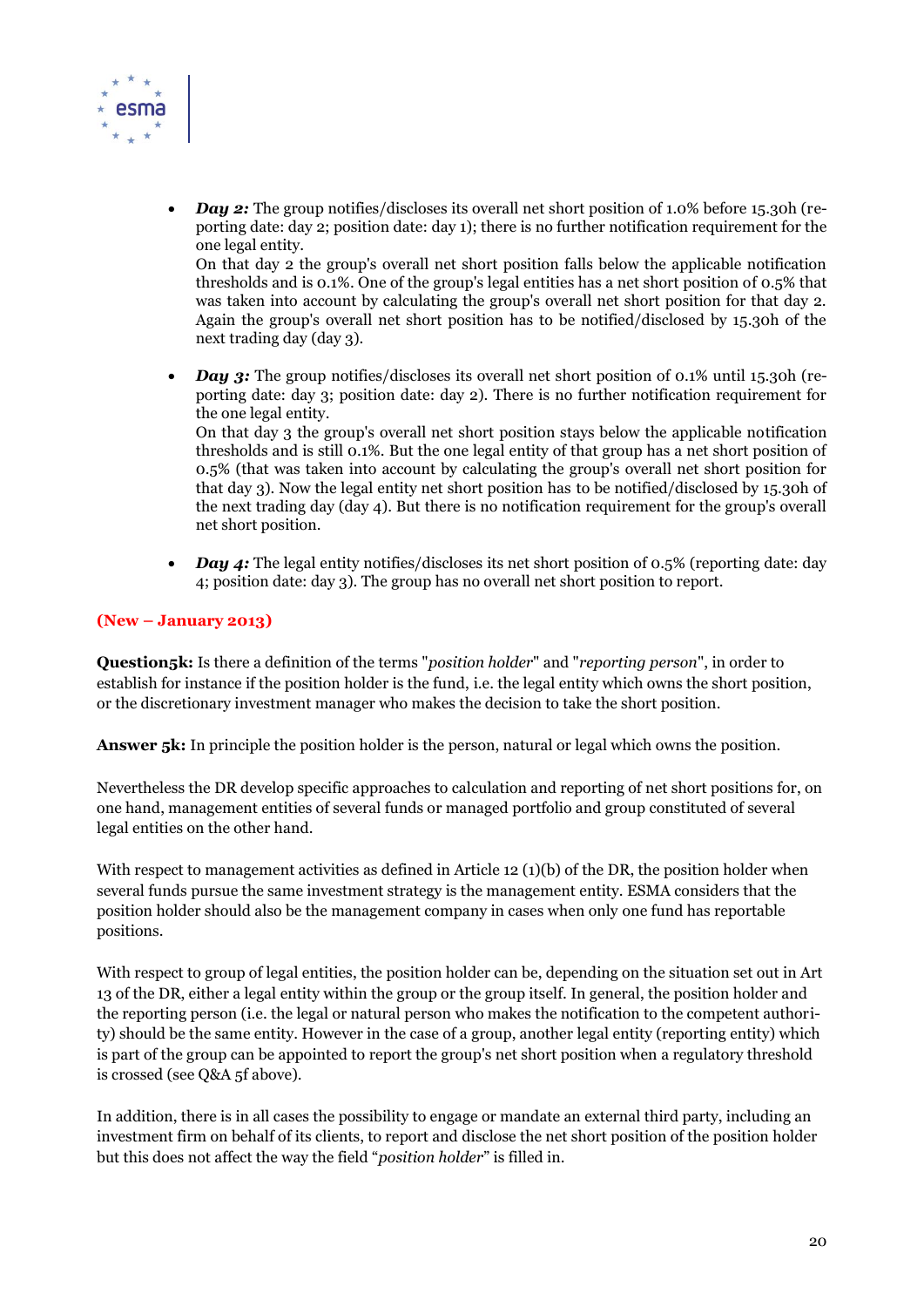

### <span id="page-20-0"></span>**Question 6: Handling of notification and disclosure of net short positions**

Date last updated: September 2012

**Question 6a:** Should competent authorities accept handling late submissions i.e. notification, modification or cancellation submitted days, weeks or months after the date of the crossed threshold?

**Answer 6a:** Without prejudice to sanctions that could be applied for breaching the Regulation, a competent authority should handle such late submissions relating to net short positions in shares, sovereign debt and sovereign CDS for supervisory purposes including ensuring consistency over time of the information. Where relevant, for proper information of the public, the net short position in shares should also be publicly disclosed. To avoid confusion of the public in such a case, the position date field of the notification form must include the date on which the position was effectively created, changed or ceased to be held, no matter how far back in the past, and not refer to the date when the notification is made.

**Question 6b:** How will late submissions of disclosable short positions be dealt with by competent authorities? When will publication of such late disclosures take place?

**Answer 6b:** A person with a disclosable net short position is required to make the disclosure by the officially specified method no later than 15:30h on the trading day following that on which the position reached or crossed the relevant publication threshold. If the disclosure is made after that time, the competent authority or operator of the central website supervised by the competent authority will aim to publish it as soon as possible after its receipt, provided this is during normal business hours. Depending on the checking process implemented by the competent authority, the disclosure may occur on the following trading day. Disclosures received after normal business hours will normally only be published the following trading day. Late disclosures will constitute breaches of the Regulation and, as such, competent authorities will pursue cases of late disclosures in line with their stated investigation and enforcement policies.

**Question 6c:** What happens if a person has made a disclosure before 15.30 but, because of regulatory checks or other issues outside the person's control, the disclosure is not published until after that time?

**Answer 6c:** The person has met its obligation under the Short Selling Regulation by making the disclosure by no later than 15.30h local time even if the notification is published by the competent authority or the operator of the central website supervised by the competent authority at a later point.

# <span id="page-20-1"></span>**Question 7: Uncovered short sales – UPDATED**

Date last updated: January 2013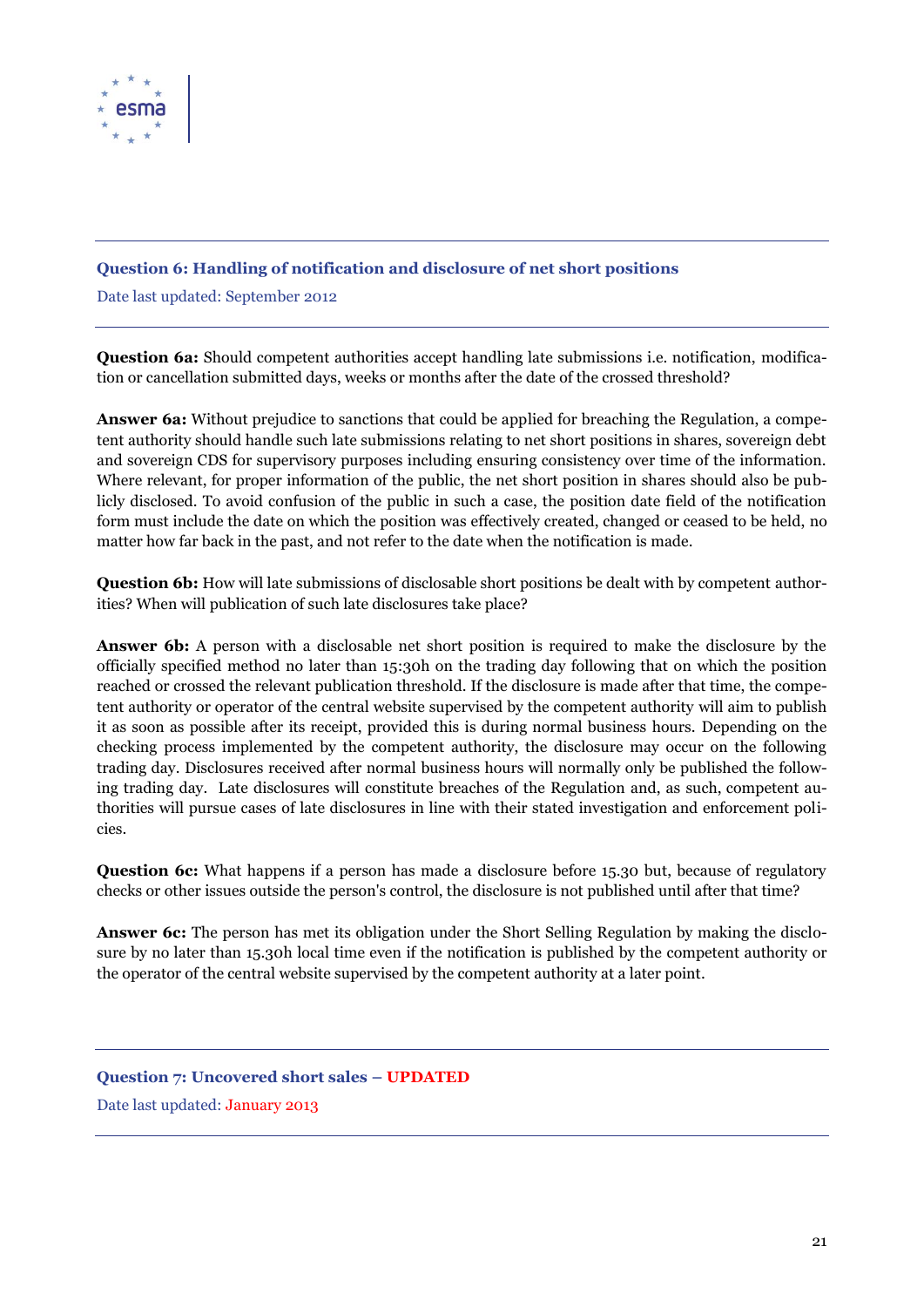

**Question 7a:** Can a legal person within a group enter into an uncovered short sale provided that another legal entity within the same group has fulfilled one of the conditions set out in Article 12(1) of the Regulation with regards to the same instrument?

**Answer 7a:** No, short sales cannot be covered with an agreement, pursuant to Article 12(1) of SSR, entered into by another legal entity within the same group. The same entity carrying out the short sale has indeed to cover it with an agreement pursuant to Article 12(1) of SSR, including a locate agreement concluded with another legal entity within the group.

#### **(New – January 2013)**

**Question 7b:** In case of a short sale and a same time cover through a repo transaction, Article 5 of the ITS requires this being "*for the duration of the short sale*". However, in practise, the duration of the short position resulting from that the short sale is unknown and that position is covered by a repo that is rolled at maturity as long as the short position exists. Would such an extension of the repo be possible and cover the requirement of the Regulation?

**Answer 7b:** According to Article 5(1)(c) of the ITS, the investor has to enter into the repo contract prior or at the same time as the short sale. The repurchase date specified in that repo has to ensures that settlement of the short sale can be effected when due. Therefore, the expiry date of this has to be consistent with the settlement date.

However, the resulting short positions may exist well after the short sale has been settled. In this respect, ESMA considers that nothing in the ITS precludes the rolling of the repo after the short sales have been executed and settled.

#### **(New – January 2013)**

**Question 7c:** Can telephone call registrations be considered as a durable medium for the purpose of evidencing the existence of an agreement to borrow or other enforceable claim under Article 5 of the ITS, or of arrangements, confirmations and instructions under Article 6 and 7 of the ITS13.?

**Answer 7c:** Telephone call registrations are considered an adequate durable medium under Article 5, 6 or 7 of the ITS.

#### **(New – January 2013)**

 $\overline{a}$ 

**Question 7d:** How long should the durable medium under Article 5, 6 and 7 of the ITS<sup>14</sup> be stored as evidence of the existence of the agreement to borrow or other enforceable claim?

**Answer 7d:** Although Articles 5, 6 and 7 of the ITS do not specify the length of time for retaining the relevant evidence, ESMA recommends that the durable medium used should allow the evidence to be kept unaltered, accessible and retrievable for 5 years.

<sup>13</sup> Commission Implementing Regulation EU No 827/2012

<sup>14</sup> Commission Implementing Regulation EU No 827/2012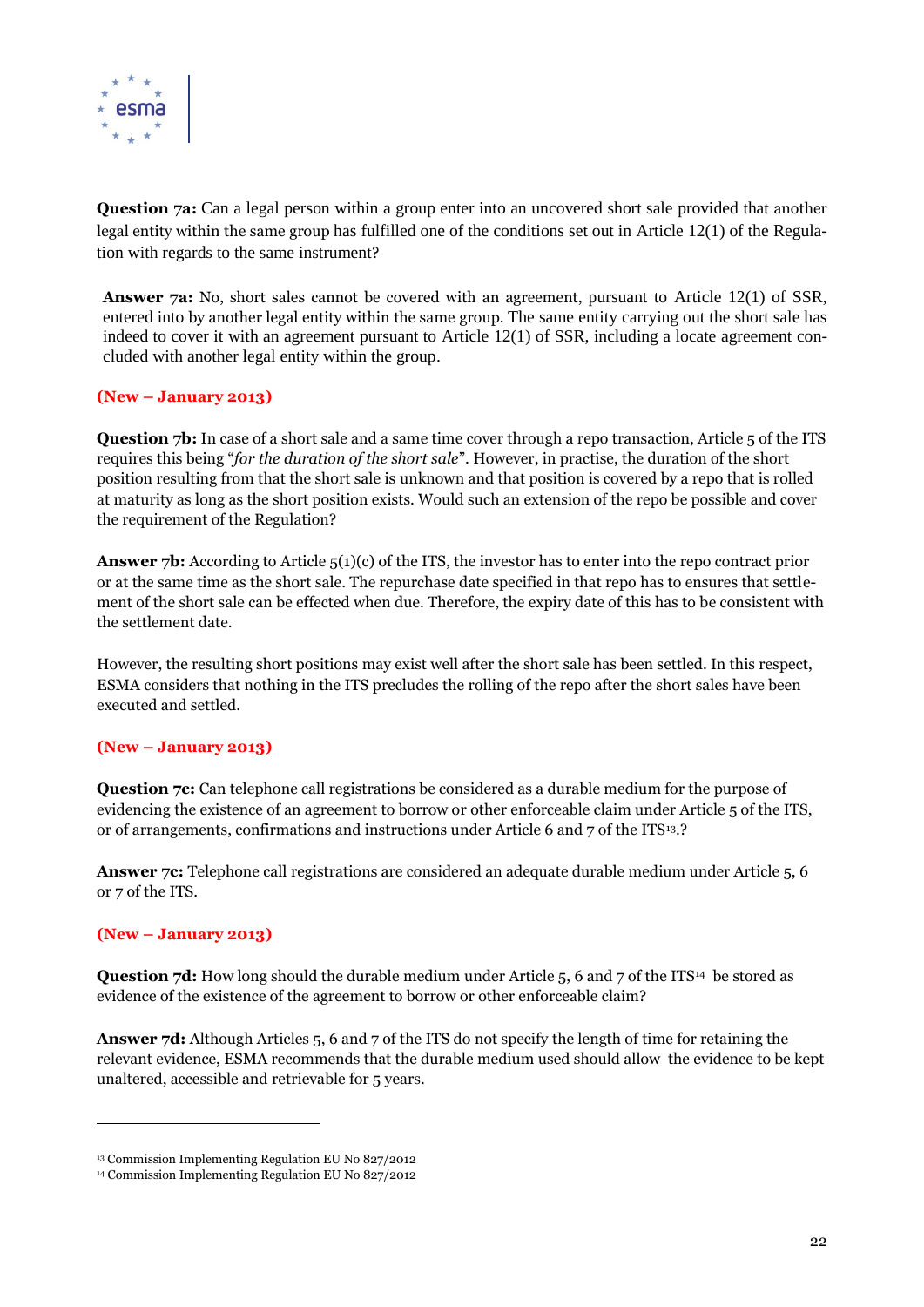

#### **In shares**

**Question 7eb:** To what extent are instruments which give claims to as yet unissued shares (subscription rights, convertible bonds) affected by the restriction?

**Answer 7eb:** According to Article 12(1) of the Regulation, the provisions of the restriction on uncovered short sales of shares relate only to shares admitted to trading on a trading venue. That means that transactions in instruments such as subscription rights and convertible bonds e.g. performed as part of a capital increase do not fall within the scope of Article 12(1) of the Regulation.

**Question 7***fe***:** Can claims to as yet unissued shares (subscription rights, convertible bonds) cover a short sale?

Answer 7<sup>fe:</sup> Claims to as yet unissued shares (subscription rights, convertible bonds) may only cover a short sale if the availability of the new shares for settlement by the arrangement is ensured when settlement is due e.g. the concerned rights or convertible bonds can be converted into shares that would be available in time for ensuring the settlement.

#### **In sovereign debt**

**Question 7gd:** Are foreign currency bonds of EU Member States also covered by the restrictions on uncovered short sales in sovereign debts?

Answer 7gd: Yes, the prohibition provision covers sovereign debt securities irrespective of the currency in which they are issued.

**Question 7he:** Could a short sale on sovereign debt be considered covered by a repo contract executed in the days following the short sale but with the same settlement date as the short sale (e.g. a spot next repo for a T+3 cash sale)?

**Answer 7he:** Yes, it is possible to cover a short sale by entering into a repo contract afterwards provided that:

 1/ prior to the short sale, the short seller entered into one of the arrangements with a third party under Article 13(1)(c) of the Regulation and Article 7 of the ITS (e.g. obtained an "easy to purchase sovereign debt confirmation" according to Article  $7(5)$ ;

 2/ the repo contract has an earlier or the same settlement date as the short sale, so that the delivery of the relevant sovereign debt can be effected when it is due.

**Question 7<sup>if</sup>:** A market operator who manages a regulated market for sovereign debt can be considered a third party in accordance with Article 8(1)(f) of ITS?

**New answer 7if:** Yes, a market operator can be considered a third party according to Article 8(1)(f) of ITS if: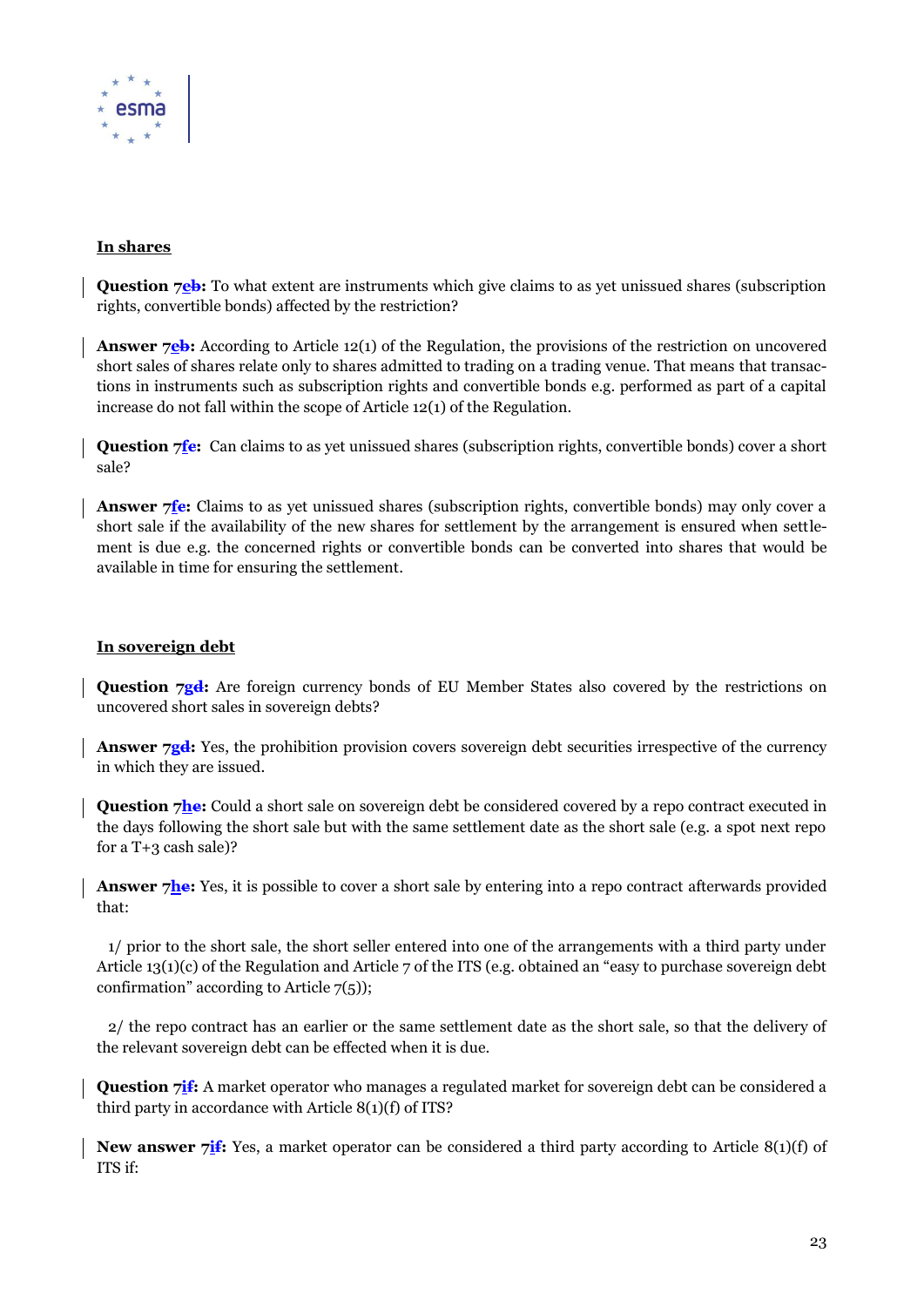

- it "*is subject to the authorization or registration requirements in accordance with Union law*"  $(\text{Article } 8 (1)(f));$
- it "*participates in the management of borrowing or purchasing of […] the sovereign debt*" (Article  $8(2)(a)$ ), for example by managing a repo platform (for borrowing the debt) or a cash platform (for purchasing the sovereign securities);
- it is able to "*provide evidence of such participation*" and, "*on request, to provide evidence of its ability to deliver or process the delivery of […]sovereign debt on the dates it commits to do so to its counterparties including statistical evidence*" (Article 8(2)(b)- (c)) (e.g. with official statistics of market activity)

Such a third party can provide an "Easy to purchase sovereign debt confirmation" according to Article  $7(5)$ of the ITS (pursuant Article 13(1)(c) of the Regulation), confirming that the sovereign debt is liquid on the platform so that there is a reasonable expectation that the securities can be borrowed or purchased in due time to ensure the settlement of the short sale.

**Question 7jg:** When firms are comparing the correlation between two sovereign issuers (under Article 3(5) of the Regulation and Article 8(5) of the DR) should they do this on an issue per issue basis, or by comparing the yield curve of the two issuers?

**Answer 7jg:** Since net short positions are to be calculated on a sovereign issuer basis, ESMA considers that the calculation of correlation should be undertaken on the basis of the issued sovereign debt. So it would be a matter of comparing the yield curves of the two sovereign issuers to determine whether the test of high correlation as defined in the DR was met.

#### **(New – January 2013)**

#### **Reminder on the locate requirements**

The requirements for the "locate" vary according to the financial instrument concerned and to the fact that the short sale will be covered by same day purchases (i.e. intraday short selling), as follow:

- 1. for sovereign debt, at least one of the conditions set out in Article 7 of ITS has to be satisfied;
- 2. for MiFID liquid shares and shares included in the main national index, all the conditions set out in Article 6(4) of ITS have to be satisfied; alternately, the person can meet the conditions set out in Article  $6(3)$  – in case of intraday short selling - or Article  $6(2)$  of ITS;
- 3. for other shares and in case of intraday short selling, all the conditions set out in Article 6(3) of ITS have to be satisfied; alternately, the person can meet the conditions set out in Article 6(2) of ITS;
- 4. for other shares and cases, all the conditions set out in Article 6(2) of ITS have to be satisfied.

#### **(New – January 2013)**

**Question 7k:** What are the main national indices identified by the competent authorities for the purpose of Article 6(4) of the ITS?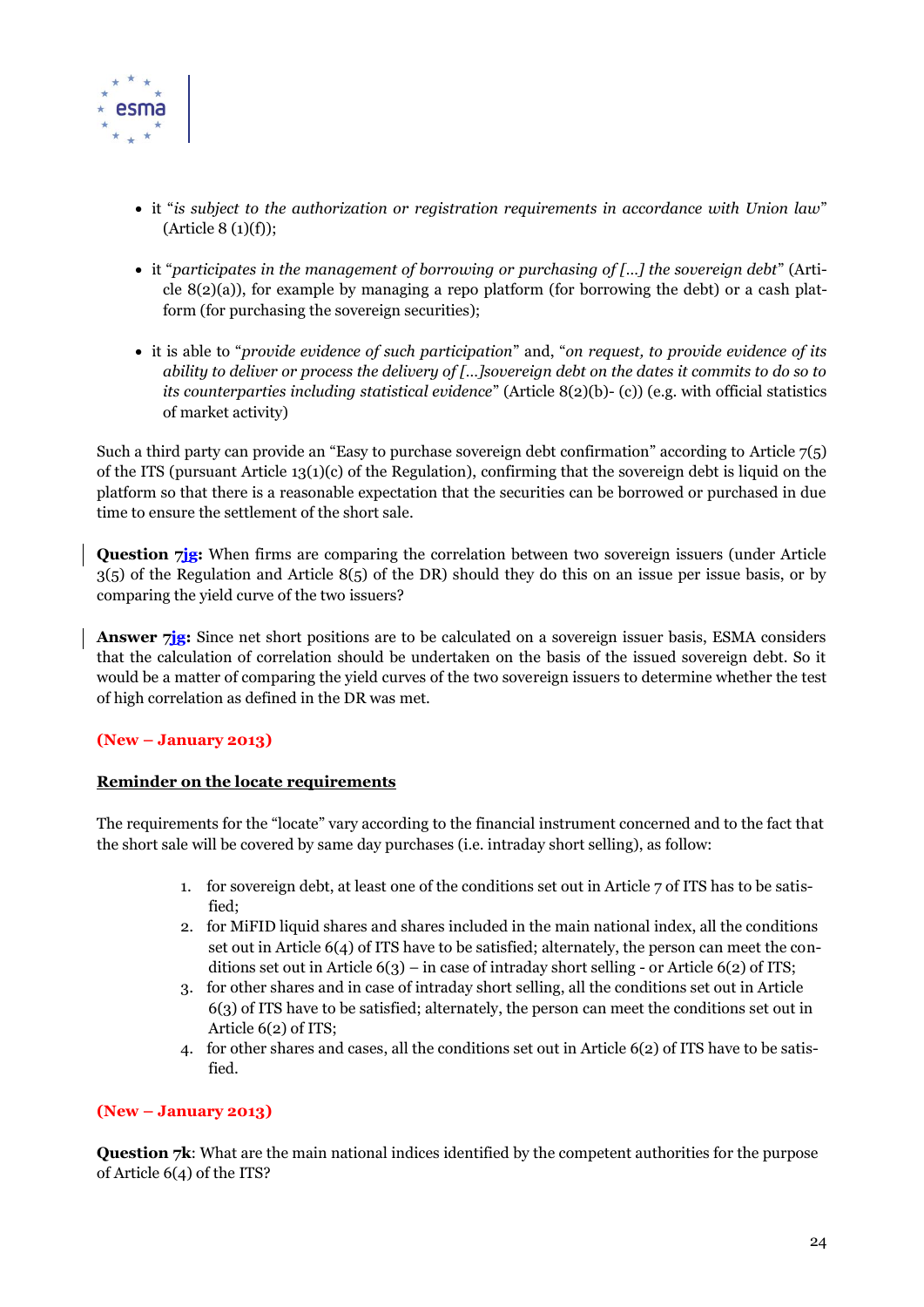

Answer 7k: See in annex 5 the list of main indices.

#### **(New – January 2013)**

**Question 7l**: Under Article 6 of the ITS, if the intention is to execute a short sale and cover intra-day, a locate and easy to borrow confirmation is sufficient provided that the broker is informed that the short sale will be covered by purchases during the same day as the short sale takes place. However, if a put on hold confirmation is sought (even if not strictly required for liquid shares), is there still a requirement to provide a same-day request for confirmation to the third-party that the short sale will be covered by purchases during the same day?

**Answer 7l:** A put on hold confirmation is not required for intra-day short sales provided that the conditions specified in Article 6(3) of the ITS are met. However, if a put on hold confirmation is nevertheless sought for an intra-day short sale, ESMA considers that it is not necessary for the party intending to undertake the short sale to provide a confirmation that the short sale will be covered by purchases during the same day. It would, however, be necessary to comply with all the other applicable requirements laid down in the implementing technical standards, including in particular seeking a locate confirmation for the shares.

#### **(New – January 2013)**

**Question 7m:** Is it permitted - in the context of Article 12, first paragraph, (c) of the Regulation - to meet the locate requirement by simply referring to an existing "easy-to-borrow list"?

Answer 7m: No, the practice of referring to an easy-to-borrow list as a locate arrangement is not compliant with the Regulation. A reference to a list as a locate arrangement is not identical to a confirmation, as required by Article 12, first paragraph, (c) of the Regulation. Article 6, paragraph 4, (b) of the ITS indicates the existence of a specific confirmation.

#### <span id="page-24-0"></span>**Question 8: Uncovered sovereign CDS - ADDED**

Date last updated: January 2013

#### **Moved**

**Question 8a<del>7h</del>:** Do the restrictions on uncovered sovereign credit default swaps also apply to the protection seller?

Answer 8a<sup>7</sup>h: No, the restriction on uncovered sovereign credit default swaps applies only to the protection buyer of a CDS.

#### **Moved**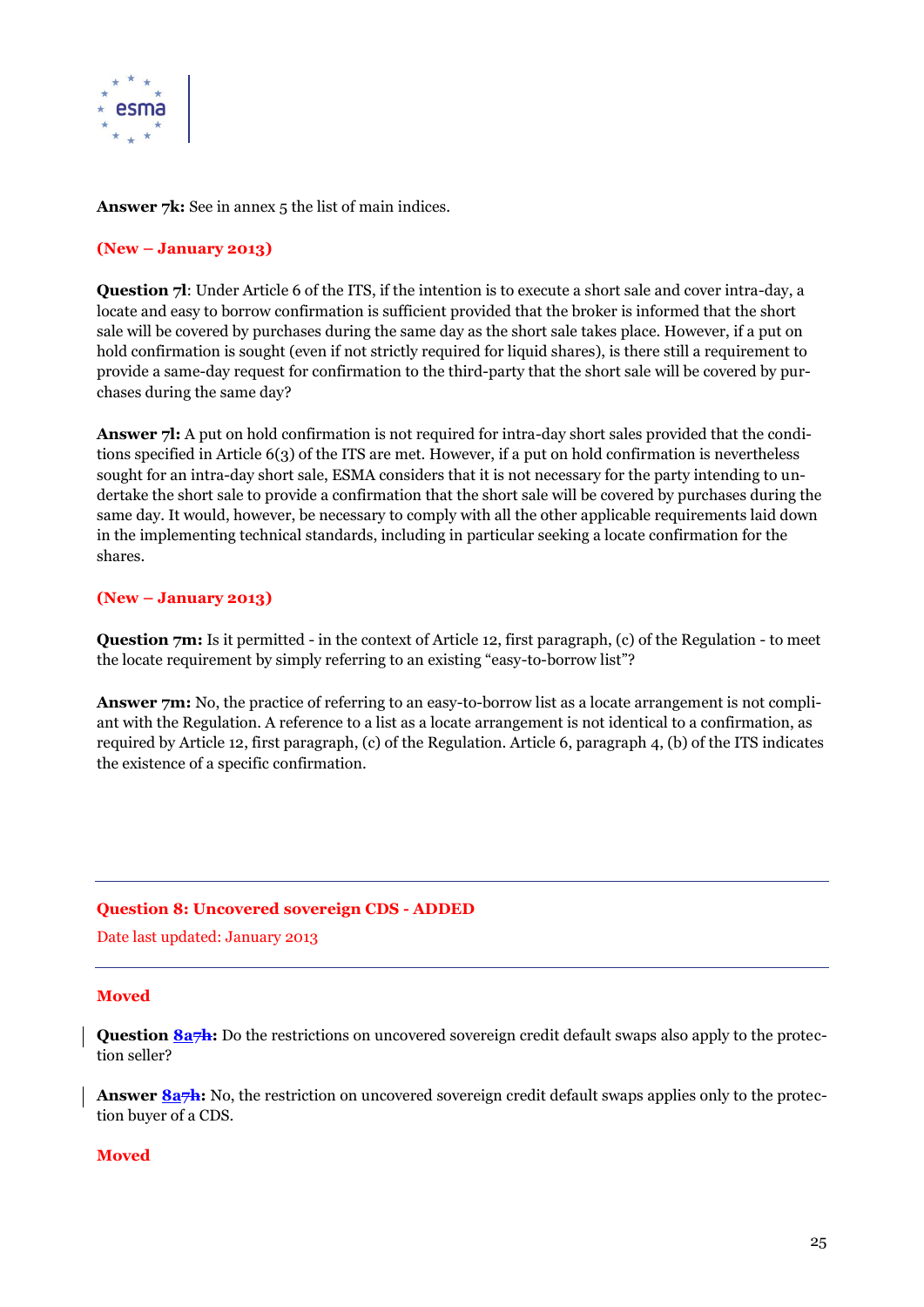

**Question 8b7i:** May a sovereign CDS be used to hedge the risk under another CDS referring to the same sovereign debt?

**Answer 8b7i:** Yes, it would be legitimate to use a sovereign CDS position to hedge a risk related to another CDS position in so far as the conditions prescribed in Chapter V (in particular Articles 18 and 19) of the DR (Commission Delegated Regulation No 918/2012) are fulfilled.

#### **(New – January 2013)**

**Question 8c**: Is it legitimate for an investor to hedge a risk through a CDS position which is either longer or shorter in duration than the term of the asset/liability being hedged? As examples, could a 12 year sovereign bond be hedged by 5 year sovereign CDS contract which was then rolled until the maturity date for the bond or a 2 year bond be hedged with a 5 year sovereign CDS contract?

**Answer 8c:** Article 19 (3) of the DR states that the duration of the sovereign CDS position is aligned as closely as practicable given market conventions and liquidity with the duration of the exposures being hedged or the period during which the person intends to hold the exposure. ESMA recognises that the term of liquid sovereign CDS contracts may not be aligned with the term of the hedged exposure. Differences in duration (to be understood as meaning length of time) would therefore be permitted subject to the overriding condition that the person's sovereign CDS position should never be uncovered as defined in the DR. Hence it would be legitimate to purchase a 5 year sovereign CDS to hedge a 12 year sovereign bond and 'roll' the contract every quarter while the position was held. It would also be legitimate to use a 5 year sovereign CDS position to hedge a holding of a 2 year sovereign bond provided that, on maturity of the bond, it was either replaced by an equivalent exposure or the CDS position was reduced or otherwise disposed of as required.

#### **(New – January 2013)**

**Question 8d**: Should the holding of a sovereign bond be treated as a static or dynamic hedge for the purposes of Articles 19 and 20 of the DR?

**Answer 8d:** Article 20(2) of the DR specifies that direct exposures to sovereign or public sector bodies in the sovereign are examples of static hedging. The holding of a sovereign bond should therefore be treated as a static hedge.

#### **(New – January 2013)**

**Question 8e**: Can a sovereign CDS position be used to hedge against the risk not only of default in respect of an exposure but also against the risk of credit spreads widening e.g. by maintaining different durations in static or dynamic hedges to hedge against spread widening risk?

**Answer 8e:** ESMA considers that this would be permissible as long as the sovereign CDS position never became uncovered. Article 19(3) of the DR recognises that the same sovereign CDS position can be used to hedge different risks i.e. when one risk is liquidated another risk could be substituted provided it met the tests.

#### **(New – January 2013)**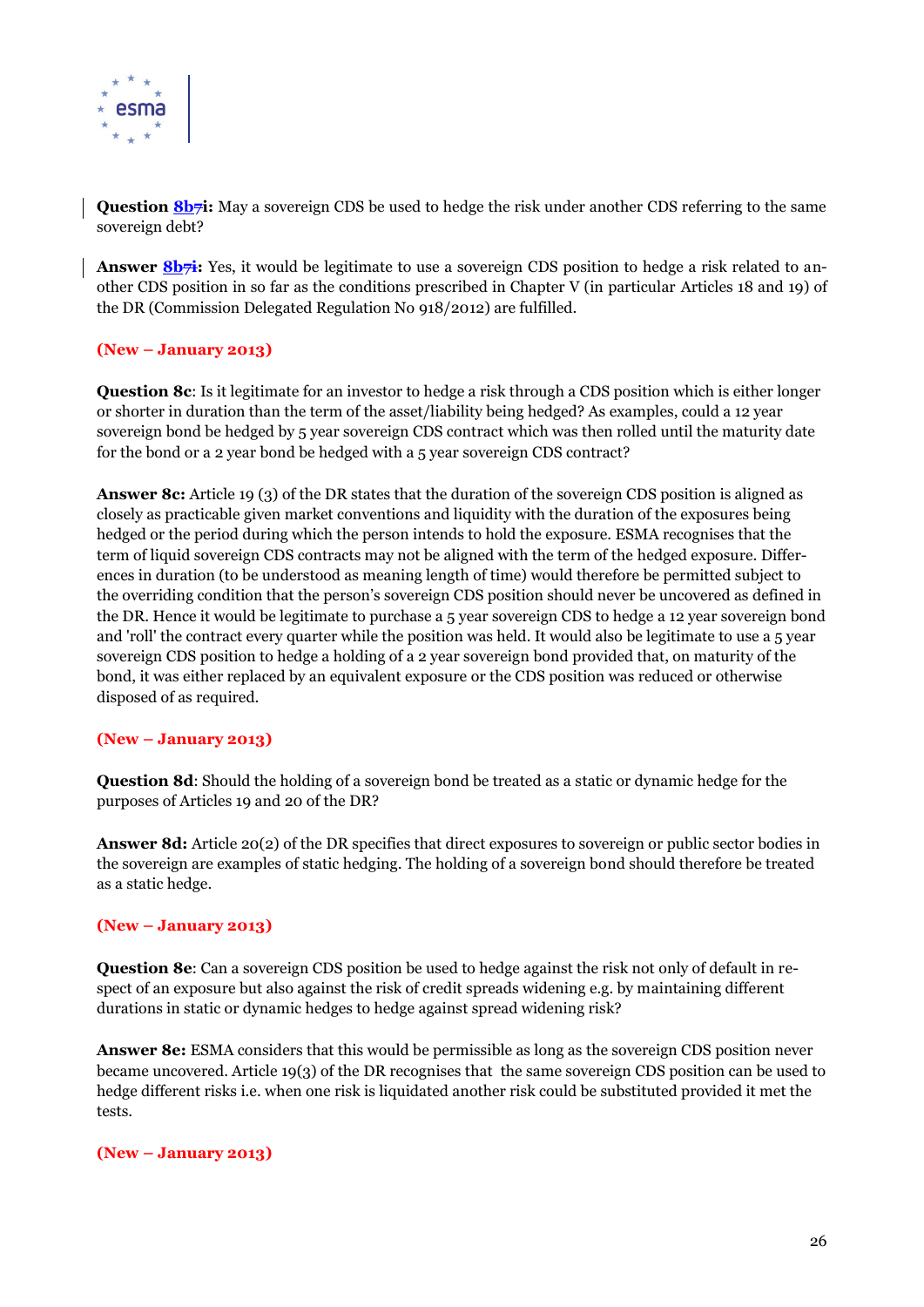

**Question 8f**: Article 15(2)(a) of the DR provides that "*where the exposure being hedged relates to the Union or the Member States which have the euro as their currency, it shall be permissible to hedge it with an appropriate European or Euro area index of sovereign bond credit default swaps*". In cases where such indices are used, is it necessary to undertake a look through assessment of correlation and proportionality be to each underlying long position and reference obligation that underlies the index being used?

**Answer 8f:** ESMA's understanding is that where the risks being hedged are in each of the 27 EU Member States or of the members of the Euro area, the correlation and proportionality tests would need to be met in each of the components of the sovereign CDS index. So there would therefore need to be a full look through. However, if the asset being hedged was Union debt or debt of a Euro area institution such as the EFSF or ESM, this would be treated as a single asset which could be hedged by the appropriate sovereign CDS index.

#### **(New – January 2013)**

**Question 8g**: A replacement trade is a practice used in compression service for CDS. They aims partially terminate a CDS and subsequently replace with new swap corresponding in economic terms with the trades they replace. With respect to sovereign CDS concluded before 25 March 2012, are replacement trades on these CDS deemed to fall under the transitional measures set out in Art 46(2) of the Regulation (sovereign CDS concluded before 25 March2012 may be held until the maturity date of the contract even if such CDS result in an uncovered position)? Or should such replacement trades be subject to Article 14 of the Regulation (restriction to enter into an uncovered CDS)?

**Answer 8g:** Provided that the replacement trade does not extend the life or value of the sovereign CDS position beyond what they were when originally taken out before 25 March 2012, ESMA considers that it would be legitimate to treat the trade as an existing rather than a new contract and so not encompassed by the Regulation's prohibition on entering into uncovered sovereign CDS transactions.

#### <span id="page-26-0"></span>**Question 9: Exemption for market making activities and for primary dealers operations - MOVED**

#### Date last updated: January 2013

**Question:** In order for any non-EEA entity to be able to use the market making activities exemption as defined in the Regulation, the market in its home jurisdiction should be subject to a legal and supervisory regime which is equivalent to the MiFID, MAD and Transparency directive and should be declared "equivalent". Has such a determination of "equivalence" already taken place? Will non-EEA entities be able to use the exemption for their market making activities under the Regulation in time for 1 November, 2012?

**Answer:** According to Article 17(2) of the Regulation, the legal and supervisory framework of a third country is considered equivalent when the European Commission has adopted a decision to that effect.

The Commission has not issued any equivalence decision; thus, at this stage, no third country entity can claim the use of the exemption in relation to a third country market.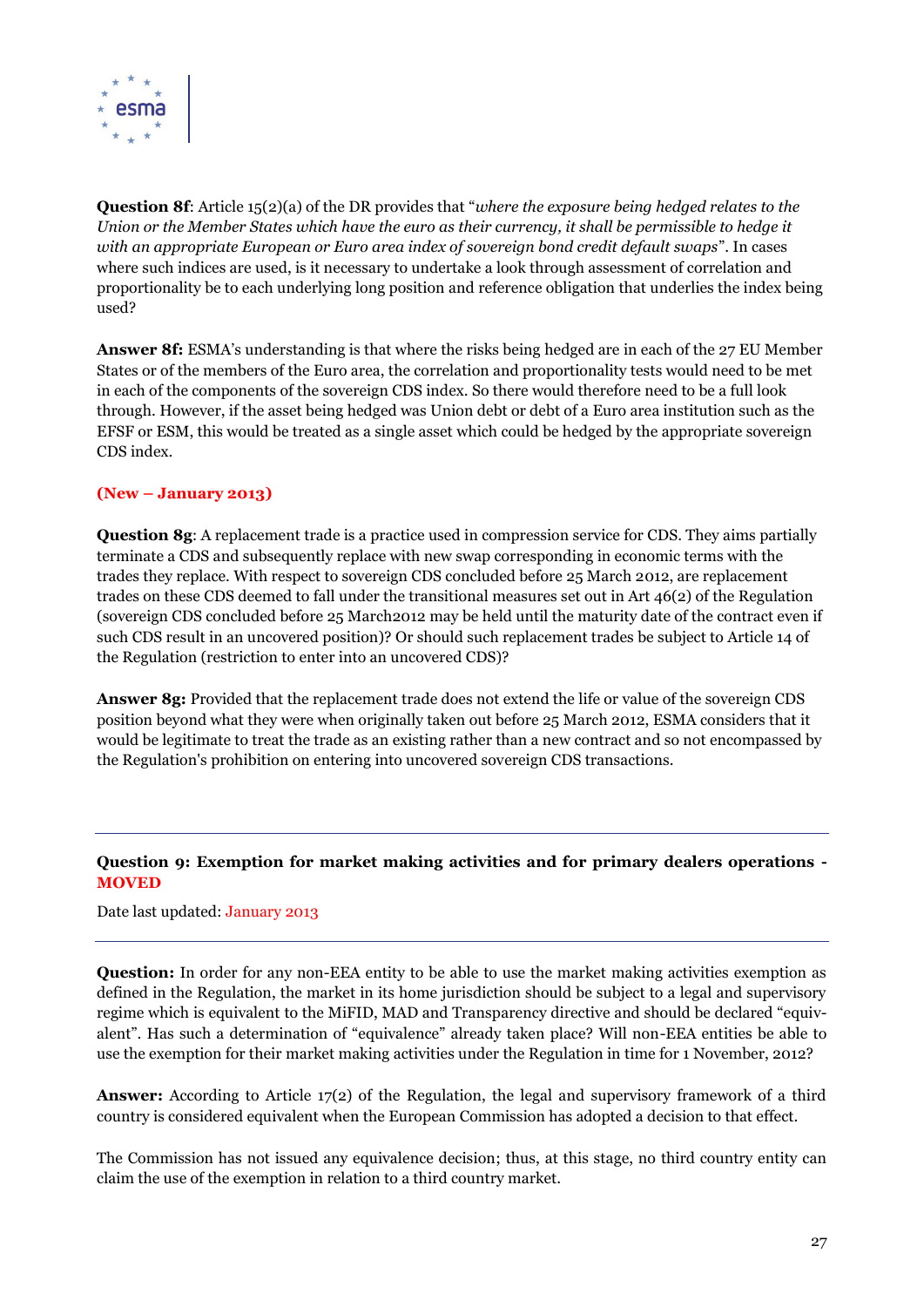

#### <span id="page-27-0"></span>**Question 10: Enforcement - MOVED**

Date last updated: September 2012

**Question:** How will any violations of the provisions of the Regulation be sanctioned?

**Answer:** Pursuant to Article 41 of the Regulation, rules on penalties and administrative measures shall be established by Member States and notified to ESMA.

In addition, ESMA has to publish a list of the existing penalties and administrative measures applicable in Member States on its website (http://www.esma.europa.eu/page/Short-selling).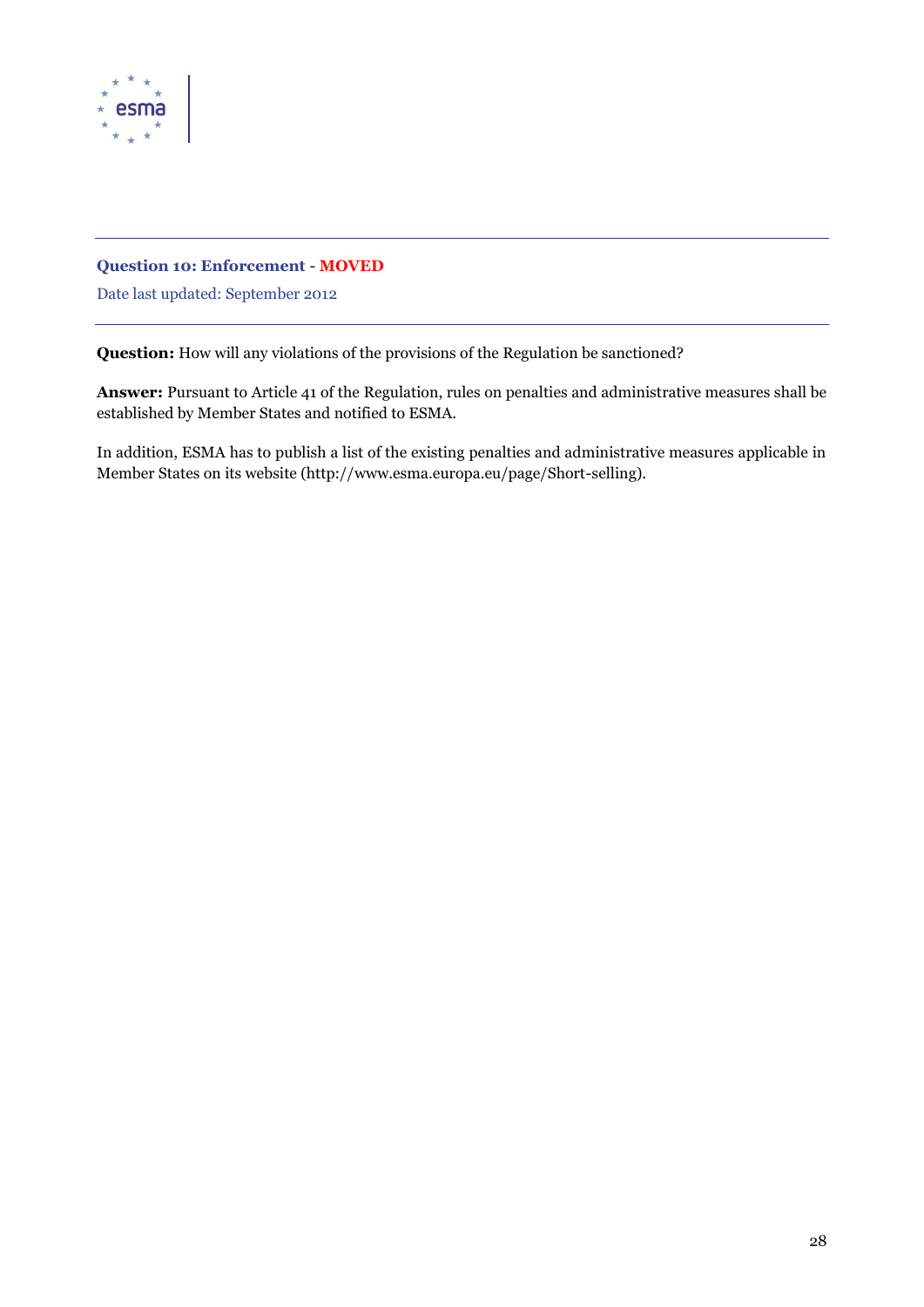

Annex 1: Example of calculation within a management entity



| Fund 2<br>$+0.2%$ | Fund 4<br>$+0.1\%$ | Fund 6<br>$+0.1$ | Mandate 2<br>$+0.05%$ | Mandate 3<br>$+0.01%$ | Mandate 5<br>$+0.1%$ |  |
|-------------------|--------------------|------------------|-----------------------|-----------------------|----------------------|--|
|                   |                    |                  |                       |                       |                      |  |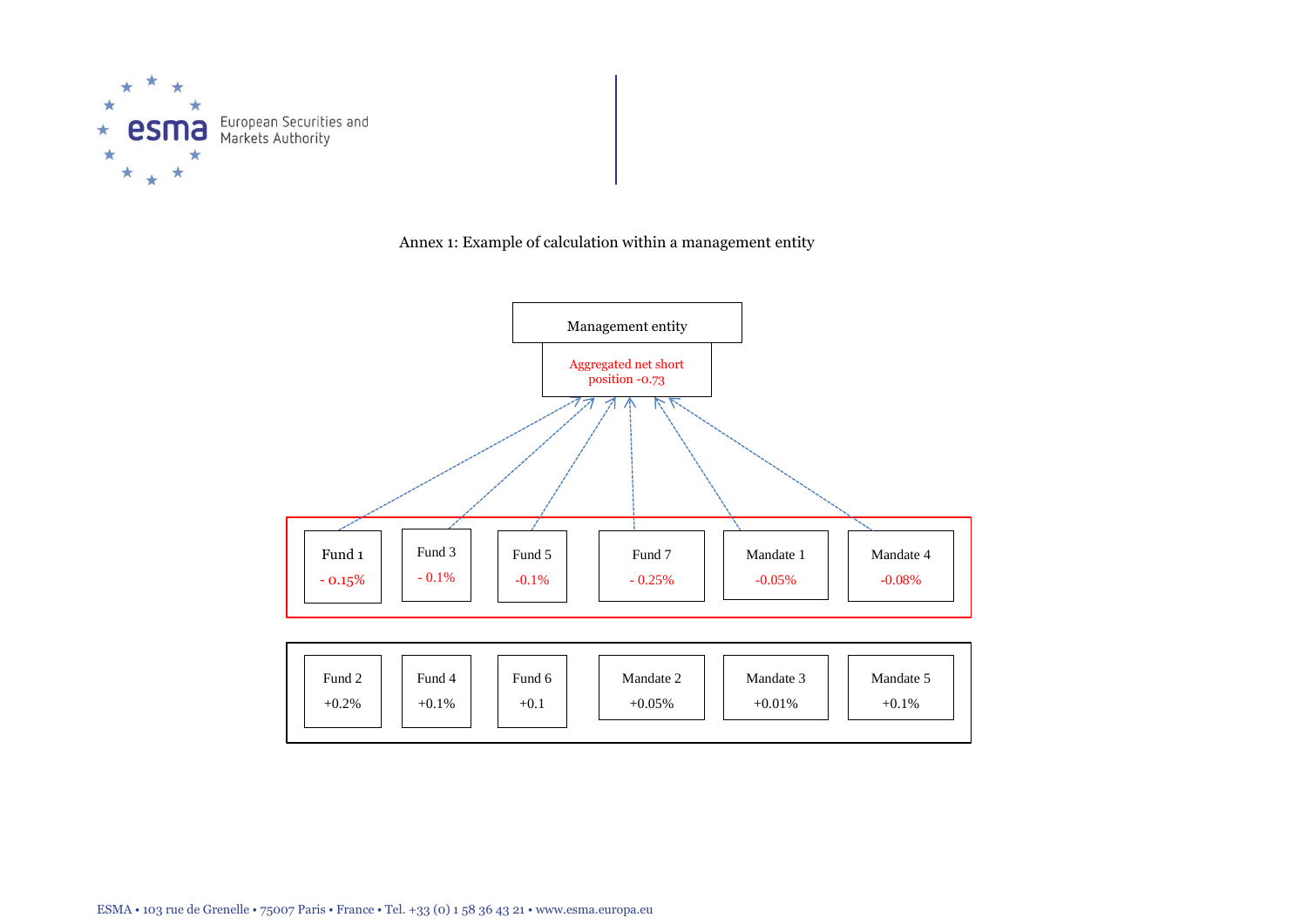

#### Annex 2 – Example of a single legal entity performing both management and non-management activities

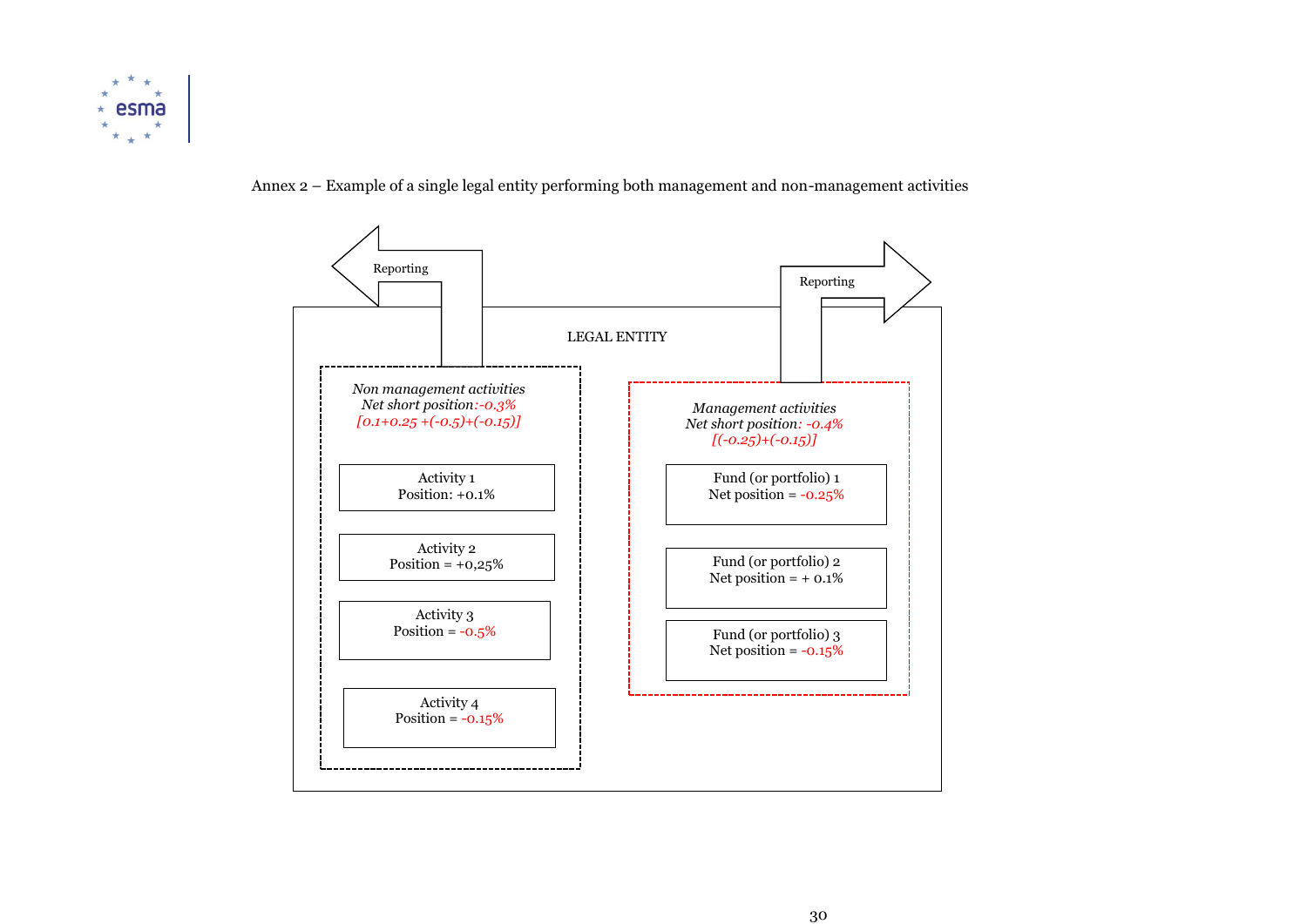

Annex 3 – Example of a group constituted only of management entities performing exclusively management activities

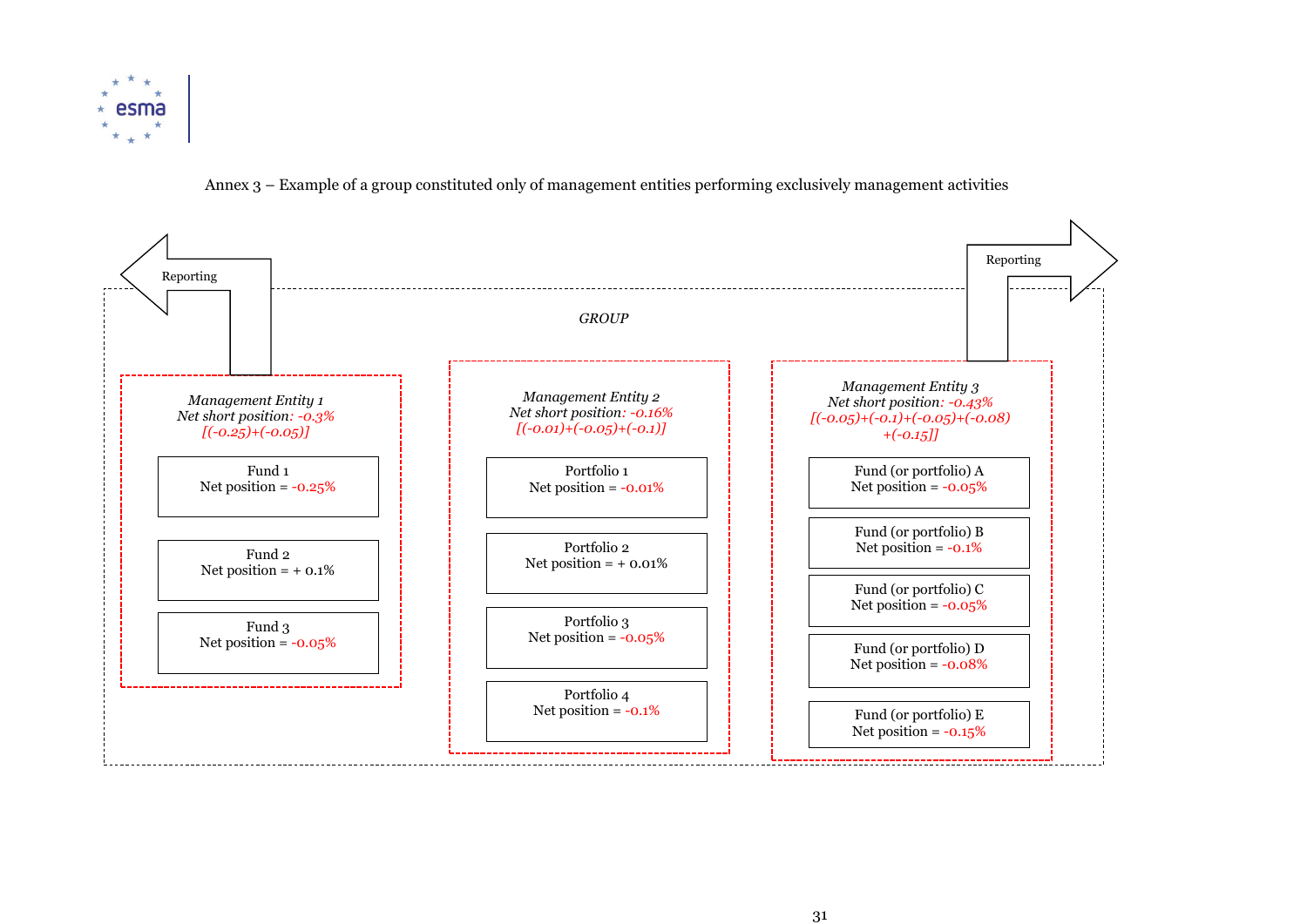

#### Annex 4 – Examples of calculation within a group

#### *1/ Only the legal entity belonging to the group reports/discloses*

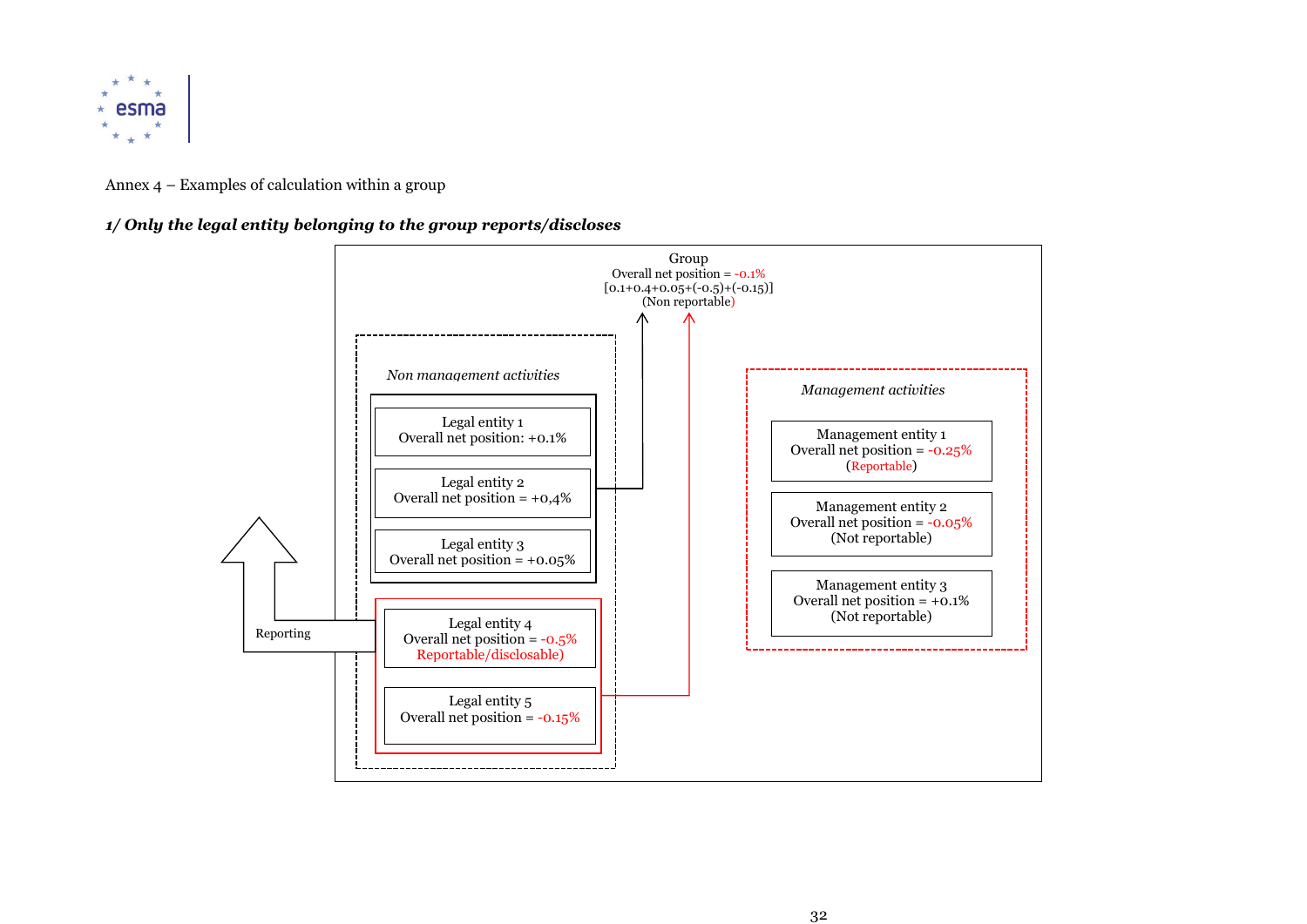

*2/ Only the net short position at group level is reported/disclosed* 

*Case 1 (threshold crossed only at group level)*

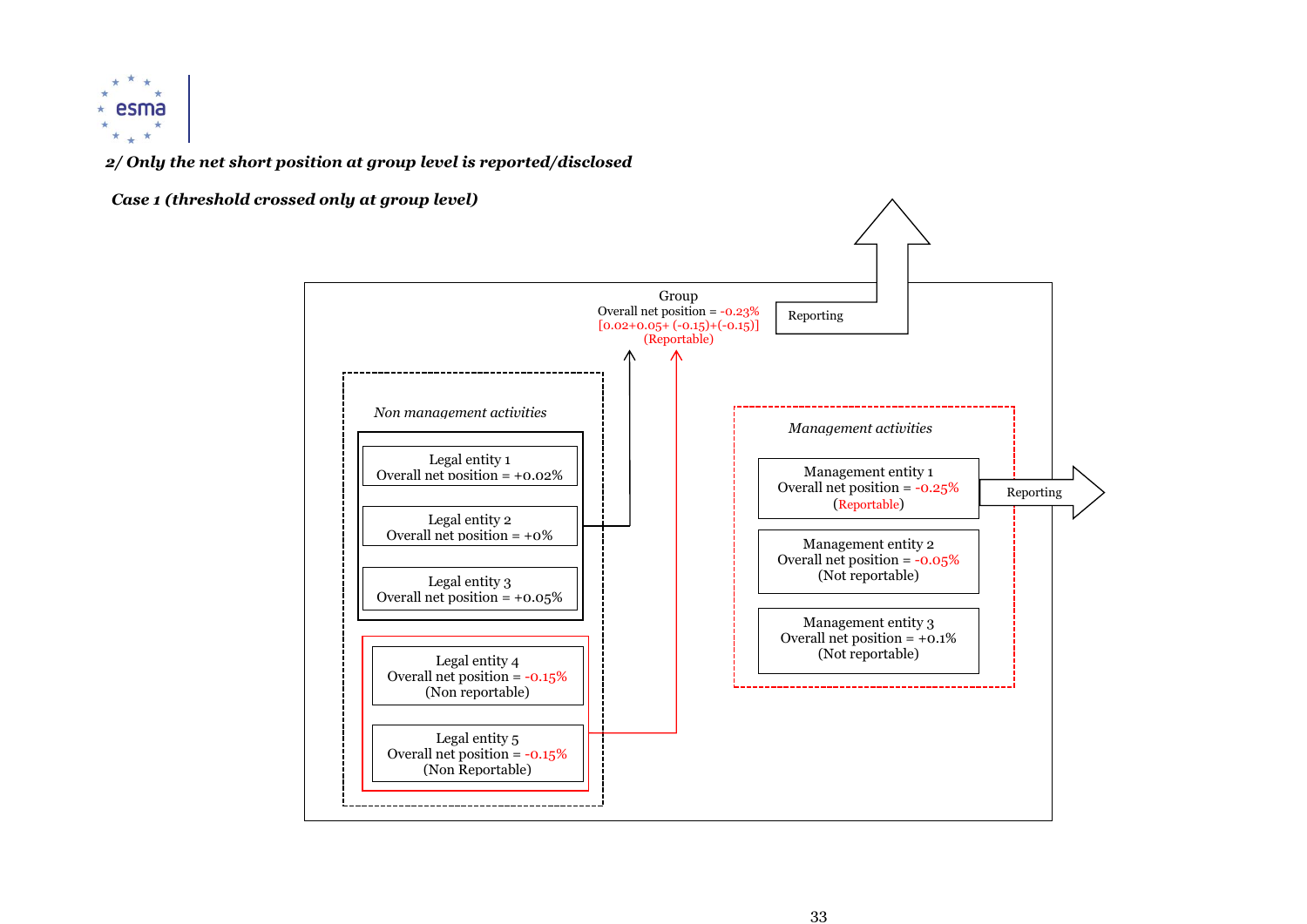



#### 34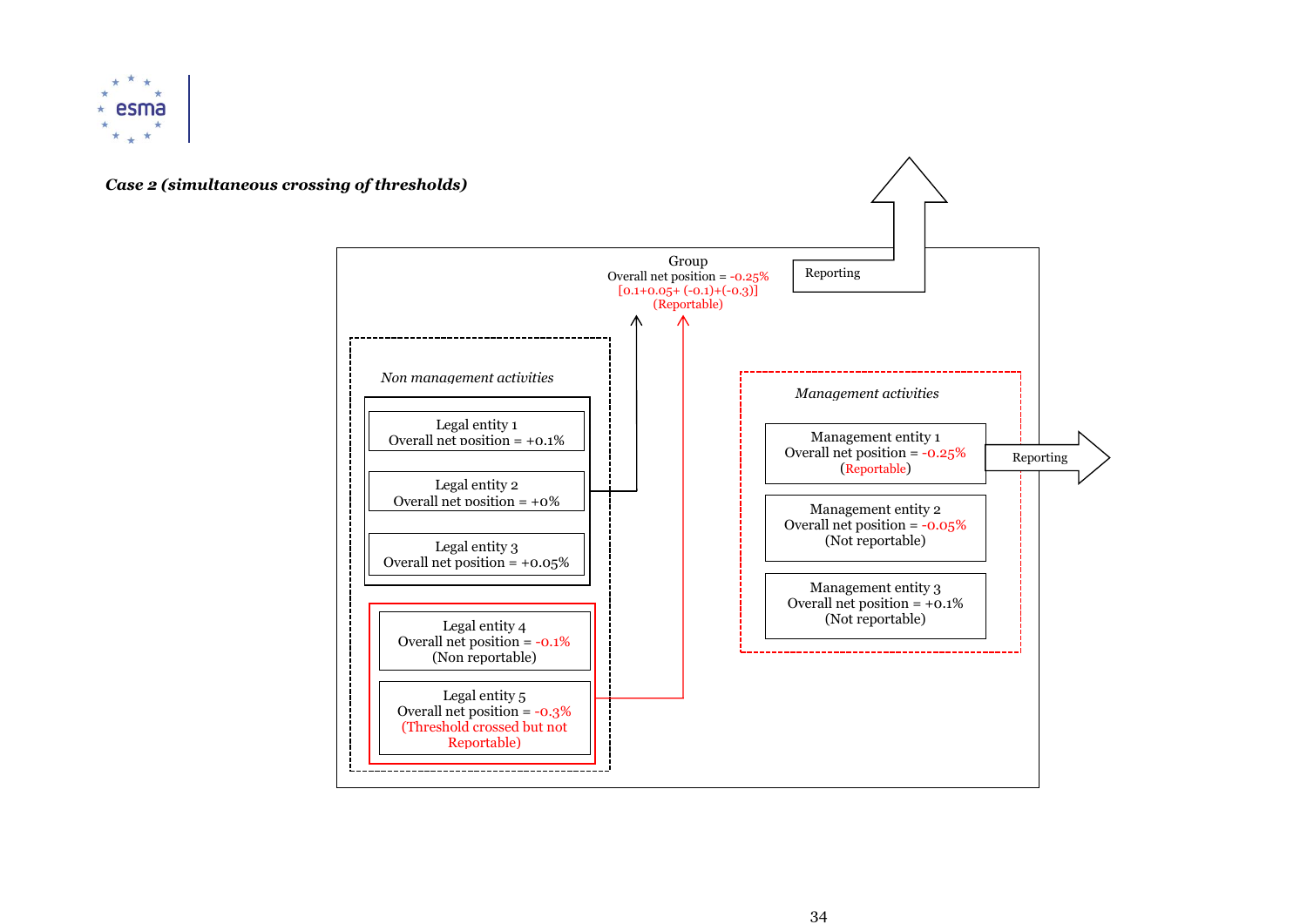

Annex 5 : List of the main national indices identified by the NCAs for the purpose of locate rules for liquid shares under Regulation No 236/2012

| Country<br><b>Member State</b><br>Code |           | <b>Main national index</b>            | Index code       |
|----------------------------------------|-----------|---------------------------------------|------------------|
| Austria                                | AT        | <b>Austrian Traded Index</b>          | <b>ATX</b>       |
| <b>Belgium</b>                         | <b>BE</b> | <b>BEL20</b>                          | BE0389555039     |
| <b>Bulgaria</b>                        | <b>BG</b> | SOFIX.                                |                  |
| Cyprus                                 | CY        | <b>GENERAL INDEX</b>                  | GEN IN C         |
| Czech Republic                         | CZ        | <b>PX</b>                             | <b>PX</b>        |
| <b>Denmark</b>                         | DK        | OMX C20                               | DX0000001376     |
| Estonia                                | <b>EE</b> | OMX Baltic 10 Tradable - PI           |                  |
| <b>Finland</b>                         | FI        | OMX Helsinki 25                       | FI0008900212     |
| France                                 | <b>FR</b> | <b>CAC 40</b>                         |                  |
| Germany                                | DE        | <b>DAX 30</b>                         |                  |
| Greece                                 | GR        | FTSE/Athex 20                         | <b>FTSE</b>      |
| Hungary                                | HU        | BUX index - the official index of BSE | <b>BUX</b>       |
| Ireland                                | ΙE        | <b>ISEQ<sup>®</sup></b> Overall       | IE0001477250     |
| Italy                                  | IT        | <b>FTSE MIB</b>                       | <b>FTSE MIB</b>  |
| Latvia                                 | LV        | na                                    | na               |
| Lithuania                              | LT        | <b>OMX Vilnius</b>                    | <b>OMXV</b>      |
| Luxembourg                             | LU        | Indice LuxX cours (base 1.000 au      |                  |
|                                        |           | 4.01.99                               | LuxX             |
| Malta                                  | <b>MT</b> | MSE share index                       |                  |
| Netherlands                            | NL        | NYSE Euronext Amsterdam - AEX         | <b>AEX-INDEX</b> |
| Poland                                 | PL        | <b>WIG20</b>                          | PL9999999987     |
| Portugal                               | PT        | Portuguese Stock Index 20             | <b>PSI20</b>     |
| Romania                                | <b>RO</b> | <b>BET-Bucharest Exchange Trading</b> | <b>BET</b>       |